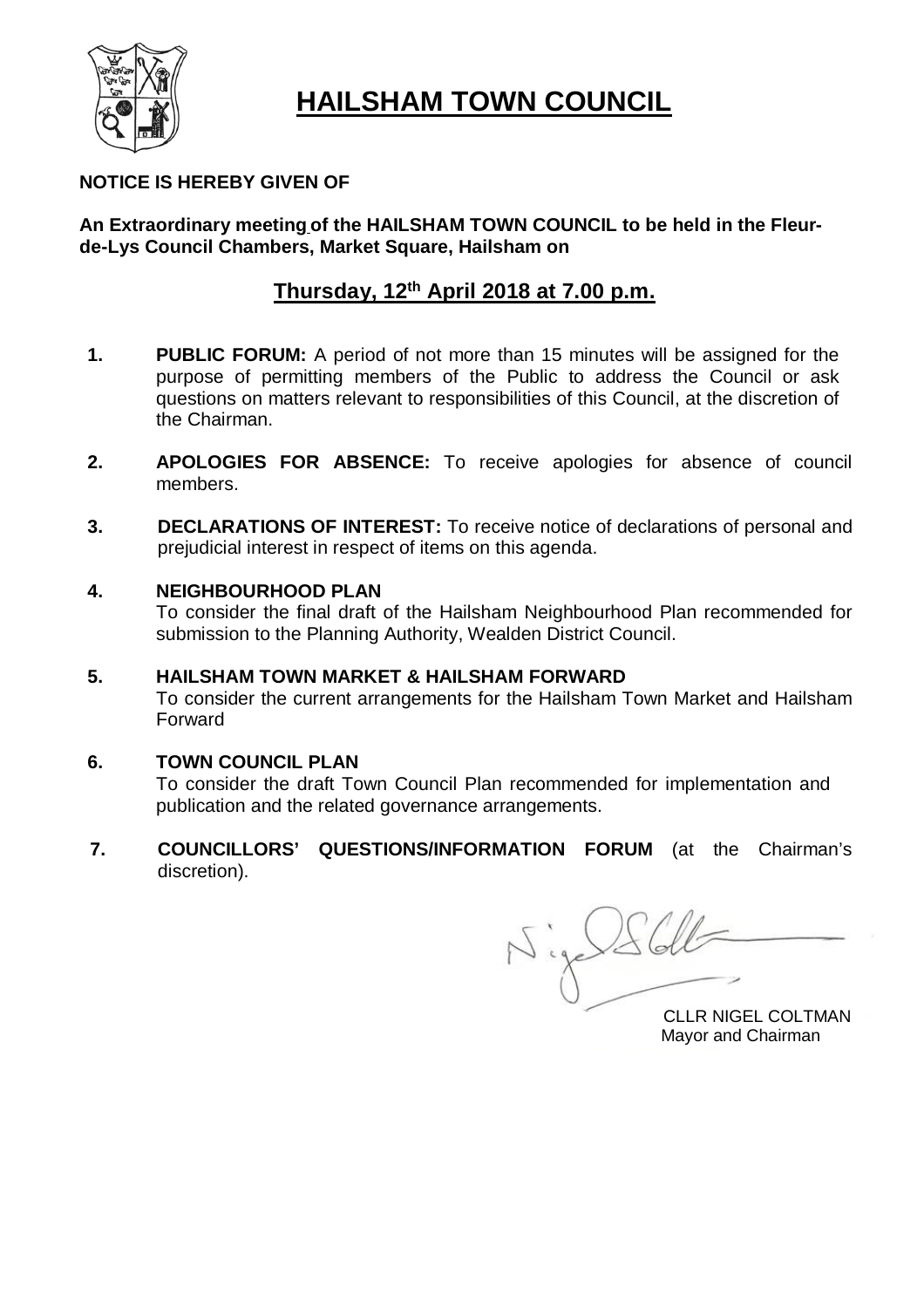



# Strategic<br>Plan 2018-2022

VISION  $\blacksquare$  OBJECTIVES  $\blacksquare$  KEY PRIORITIES

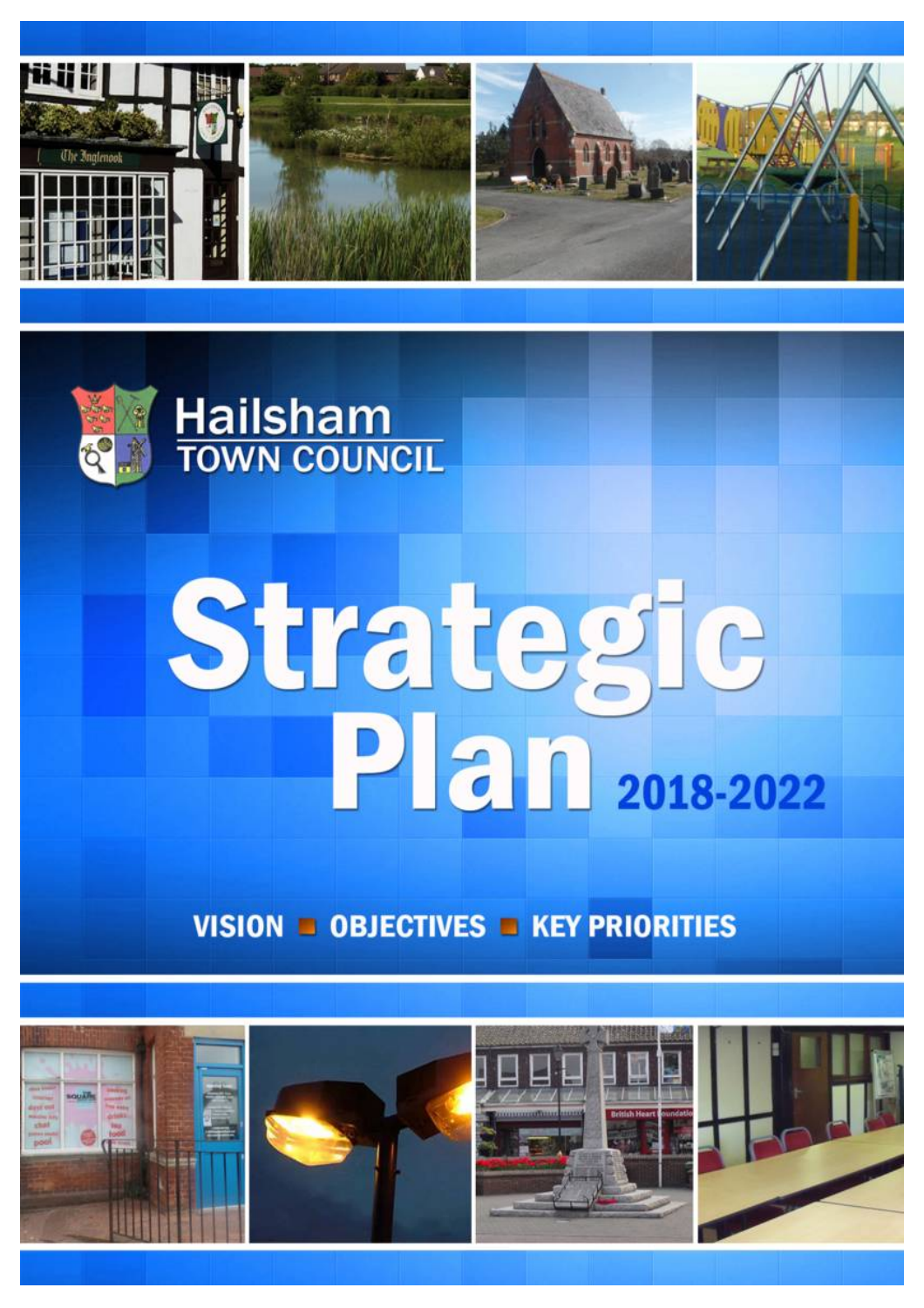# **CONTENTS**

- **Foreword from the Mayor & Chairman**
- **Introduction**
- **Hailsham: The Local Picture**
- Hailsham Town Council
- Overview of the Town Council
- **Council Committees**
- **Town Council Finances**
- **Management Structure**

# **HAILSHAM TOWN COUNCIL AIMS & OBJECTIVES**

- **Overall Aims**
- Key Work Strands & Services
- **Business Enterprise Functions**
- **Assets Management**
- Youth Services
- **Corporate Services**
- **Five-Year Budget Plan**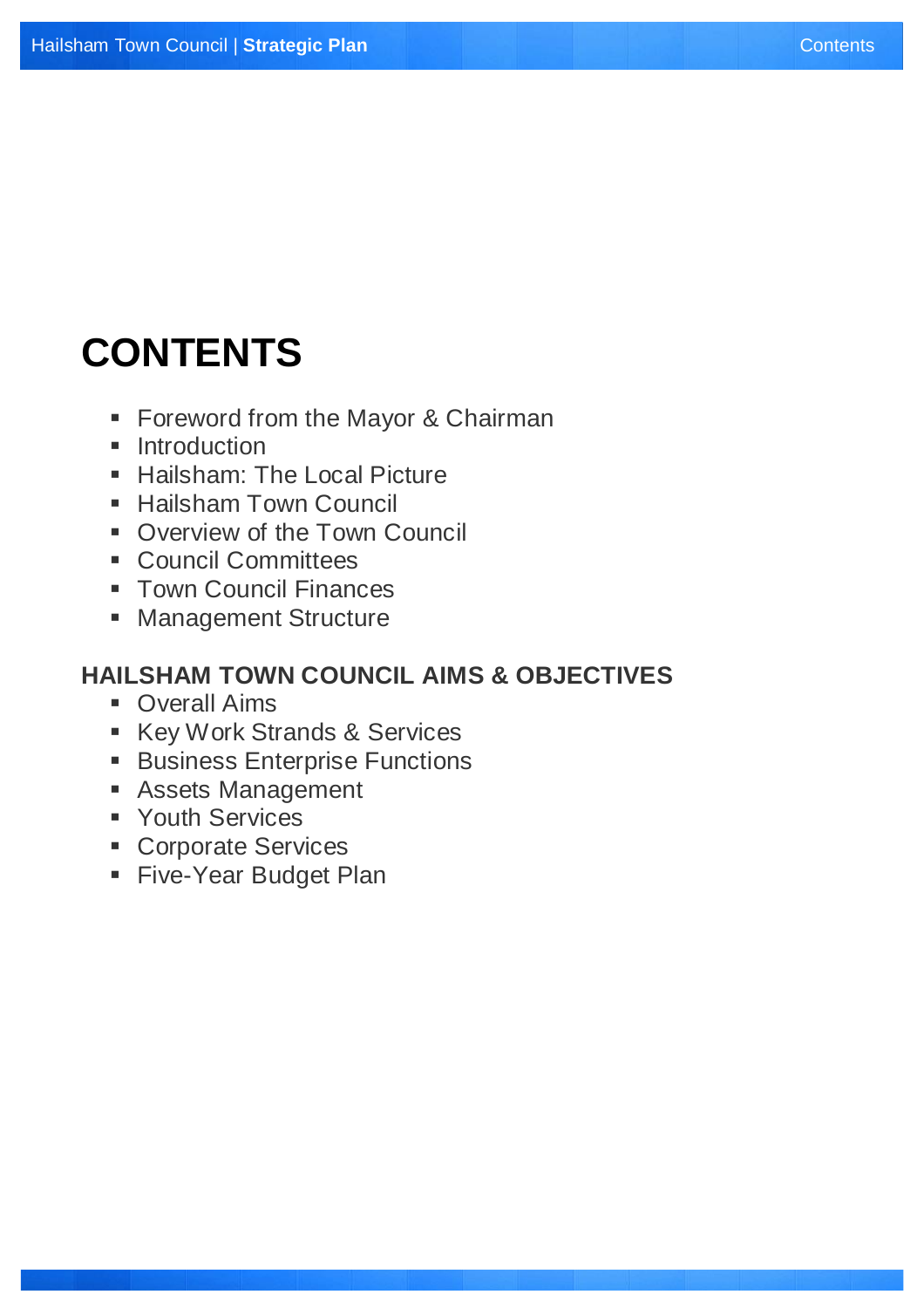

# **Foreword from the Mayor**

*Welcome to Hailsham Town Council's Strategic Plan!* 

*This strategic plan is the first such document produced by Hailsham Town Council in recent years, setting out its aims and plans for the coming years. It is the fruition of several meetings and a lot of hard work from a specially appointed 'Strategy Working Group' consisting of the Chairs and Vice-Chairs of the Council's standing committees, as well as extensive input from the Council's dedicated officer team.* 

*We welcome any feedback from the people of Hailsham on the content of this plan, which should be directed either to myself or the Town Clerk (contact details can be found at the end of this document).*

Cllr Nigel S. Coltman Town Mayor & Chairman, Hailsham Town Council

# **Introduction**

The Business Plan is the focus for Hailsham Town Council to enable it to work in a coordinated way in the best interests of all those who live and work in Hailsham and make use of the Council's services. It is a statement of the Council's vision, purpose, aims, objectives and values.

The purpose of the document is to provide an overview of the Council's plans to improve the quality of life for all of the town's residents, businesses and visitors.

The plan sets out the aims and objectives for the Council for a four-year period, starting in May 2018. The plan will be regularly monitored, reviewed and updated and should be considered as a 'living document'.

The plan will influence the content of all other strategies and resources of the Council, particularly through the budget process.

Further pressures are faced by the fact that district and county councils are facing cuts and reducing their services, often with an expectation that parish and town councils might offer those services instead.

There is a need to maintain a large degree of flexibility within the Council's forward plan and its budgeting process to meet these shifting priorities and needs and to meet the possibility of changing demands and decisions made by the Council in the future.

This plan does not therefore go down to a fine degree of detail. This allows the Council to maintain its key directions, aims and priorities while at the same time allowing for the flexibility required.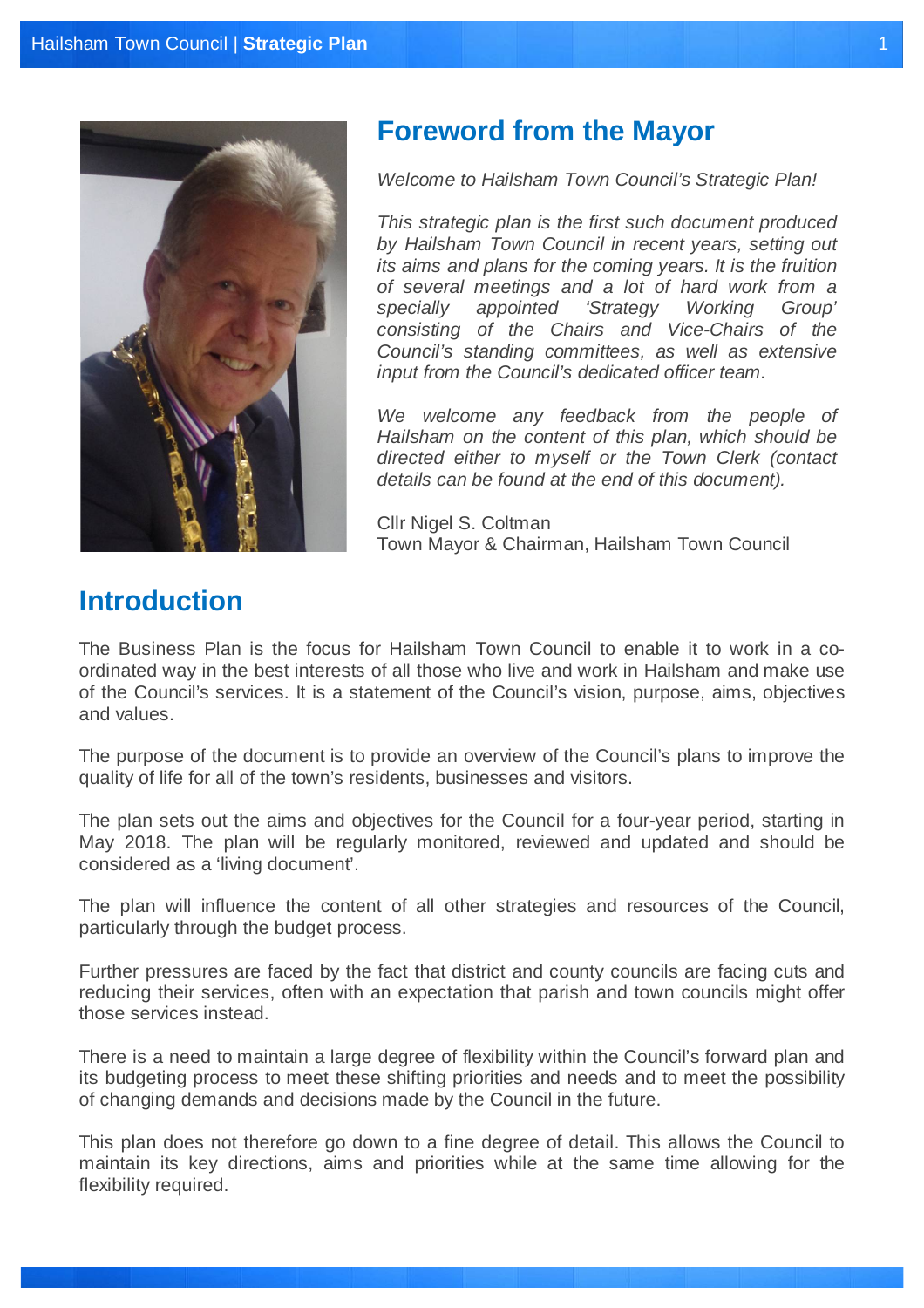# **Hailsham: The Local Picture**

Hailsham is the largest of the five main towns within the Wealden District. It sits amongst the lowland forests and marshes of the Sussex Weald and is a gateway to the South Downs National Park. Hailsham is a market town – its charter was granted in 1252 – and its history can be traced back to the Domesday book. There are several listed buildings in and around the town centre and within the parish boundary. The town has to a large extent maintained its character as a medieval market town and yet has also successfully modernised and moved with the times.

The parish has a current population of about 24,600 people, the majority of whom live in the town. The town has experienced significant expansion since 1945 and continues to do so.

The town's traditional industry was in rope-making. Today, industrial areas at Diplocks Way and Station Road, as well as commercial premises in the town centre, comprise the main areas of employment in the town. Wealden District Council also has its central offices based in the town.

The town is located approximately 5km north of Polegate and 15km north of Eastbourne, which is the nearest large town. These towns were previously connected to each other by rail, although the route through Hailsham was removed as a result of the Beeching report. In its place is now the Cuckoo Trail; a green cycle route running north-south through Hailsham, main road connections to and from the town comprise the A22 and A27.

Close to the town are the Pevensey Levels; a low-lying wetland of national and international conservation importance. It is designated as a site of Special Scientific Interest, a Ramsar site and Special Area of Conservation.

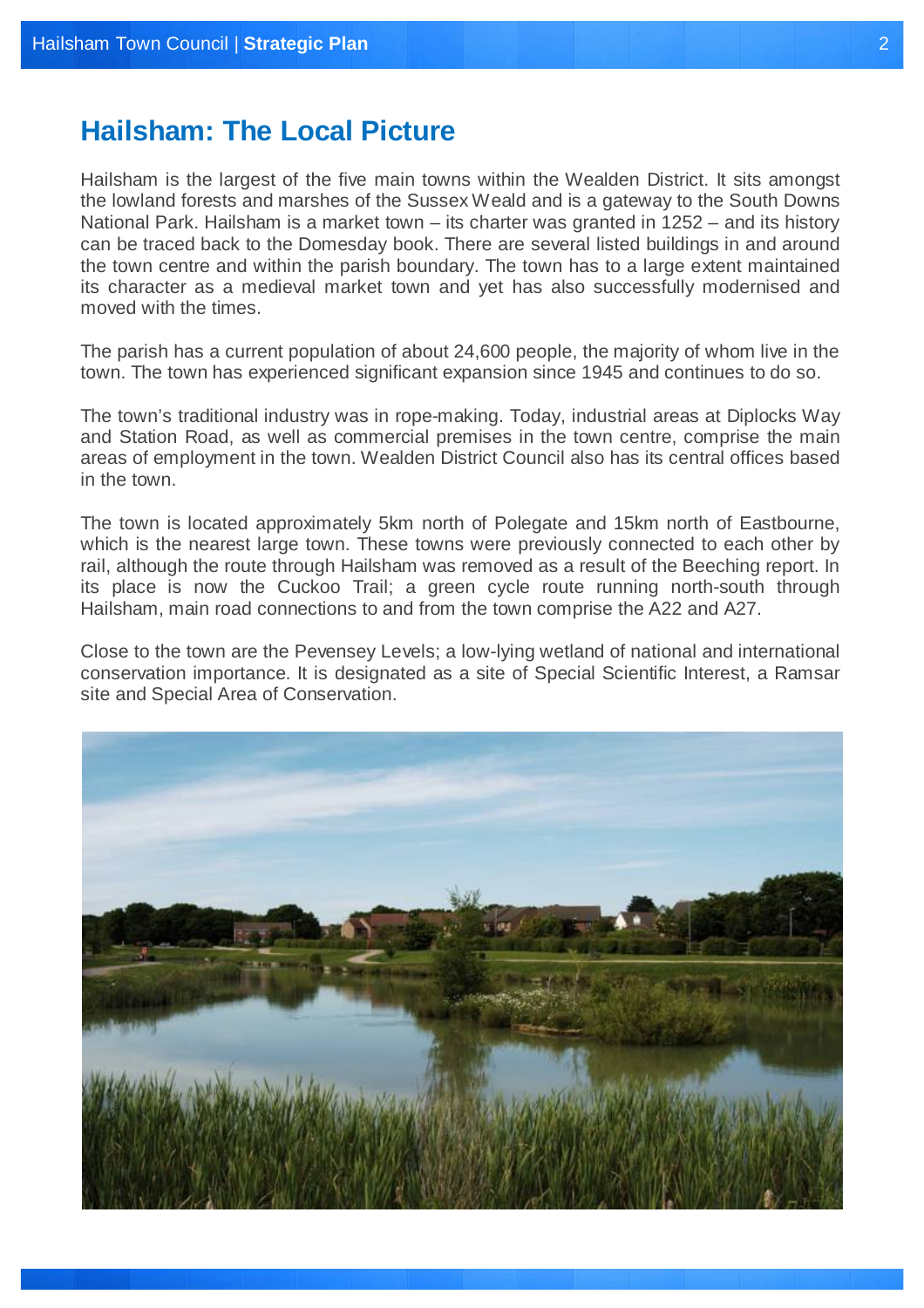# **Hailsham Town Council**

Parish and town councils are democratically elected local authorities with duties and privileges conferred by Act of Parliament.

In England and Wales, a parish council can resolve to call itself a 'Town Council' and its chairman the 'Town Mayor'. Parish and town councils are known collectively as 'local councils'. Hailsham Town Council came into being in 1974 as a result of local government reorganisation.



A town council holds sole responsibility for the services it provides. Through its committees, it formulates policies for action and decides how to raise and spend money on behalf of the local community.

The Town Council is the tier of local government closest to the people and consists of individual councillors who contribute to the work of the whole Town Council by:

- Putting forward ideas and engaging in constructive debate
- Representing their constituents and responding to the needs of the community
- Acting in an ethical way and being open about interests
- Voting to enable the Town Council to make decisions
- Ensuring the delivery of cost-effective quality services for residents

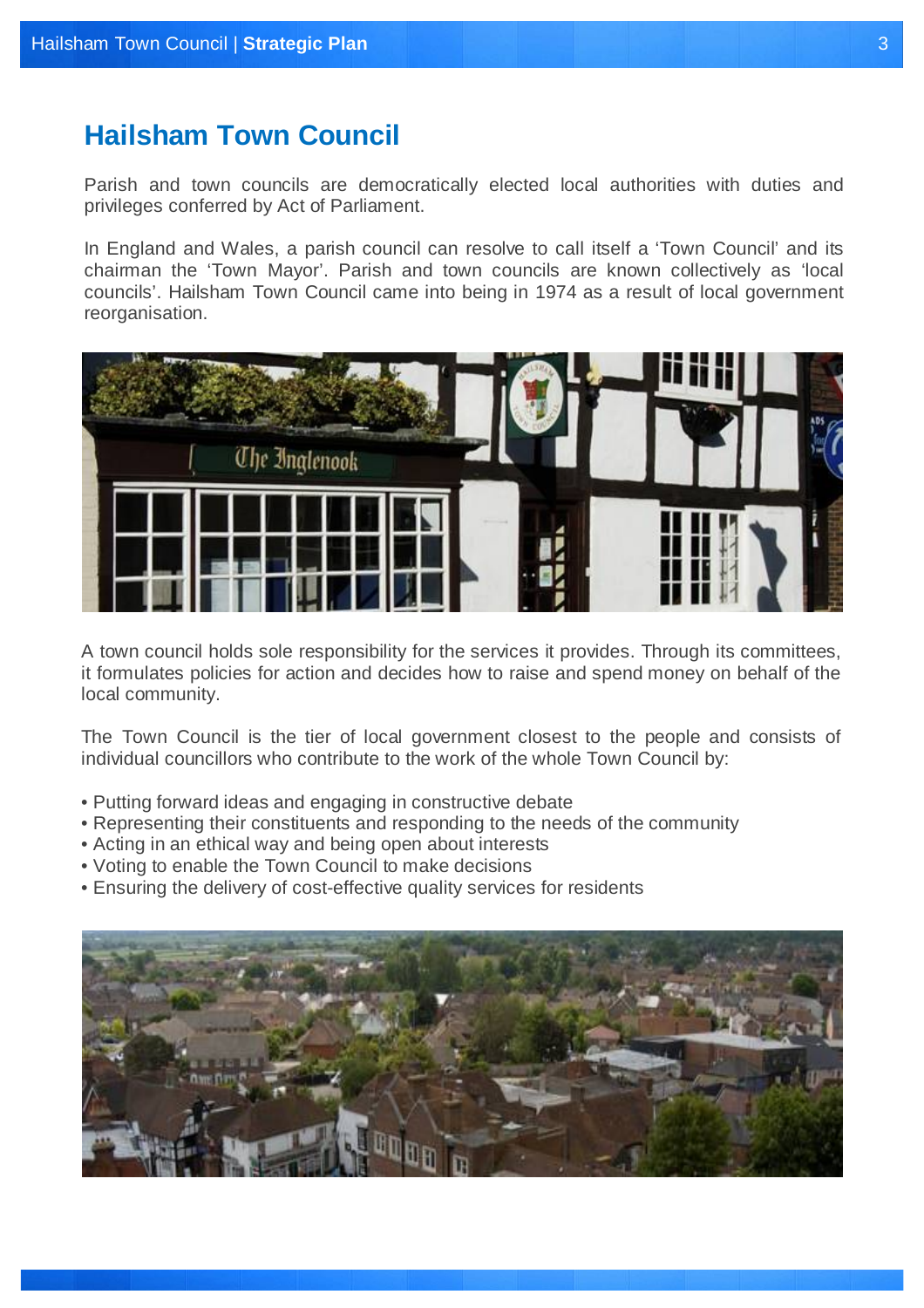# **Overview of the Town Council**

The Council is made up of 24 Councillors representing seven wards in the parish. The council is elected every four years. Elections were held in 2015 and are scheduled to be held again in May 2019. The Town Mayor and Deputy Mayor are elected by the councillors every year.

The Council has adopted the 'General Power of Competence' which means it has the legal power "to do anything that individuals generally may do", so long as they do not break other laws. It is intended to be a 'power of first resort'.

The Council itself meets every two months, with committee meetings held more frequently.

The Town Council's statutory duties are the running of Hailsham Cemetery and provision of allotments (currently there are three sites: Battle Road, Common Pond/Station Road and Harold Avenue).

The Council owns or controls an extensive portfolio of land and property including; Hailsham Common Pond, Hailsham Country Park, Hailsham Recreation Ground (Western Road), The Beaconsfield (football ground and tennis club), most of the play areas and many public open spaces and green spaces in the town, Union Corner Hall, Fleur-De-Lys/Inglenook building complex (Market Street) and the public toilets in North Street.

The Council has invested a large degree of time and resources into its business development functions, working with local businesses and partnerships to stimulate and support the economy of the town in any way it can.

The Council works with other partner organisations and attends joint committees as required, including Wealden District Council, East Sussex County Council, Hellingly Parish Council and Sussex Police.

Other services and functions of the Town Council include:

- Extensive youth-based activities in the town.
- Acting as a consultee to Wealden District Council for all planning applications
- The provision of a Neighbourhood Plan for the town
- Maintenance of dog waste bins
- Maintenance of the street lights in the parish which are owned by the Town Council

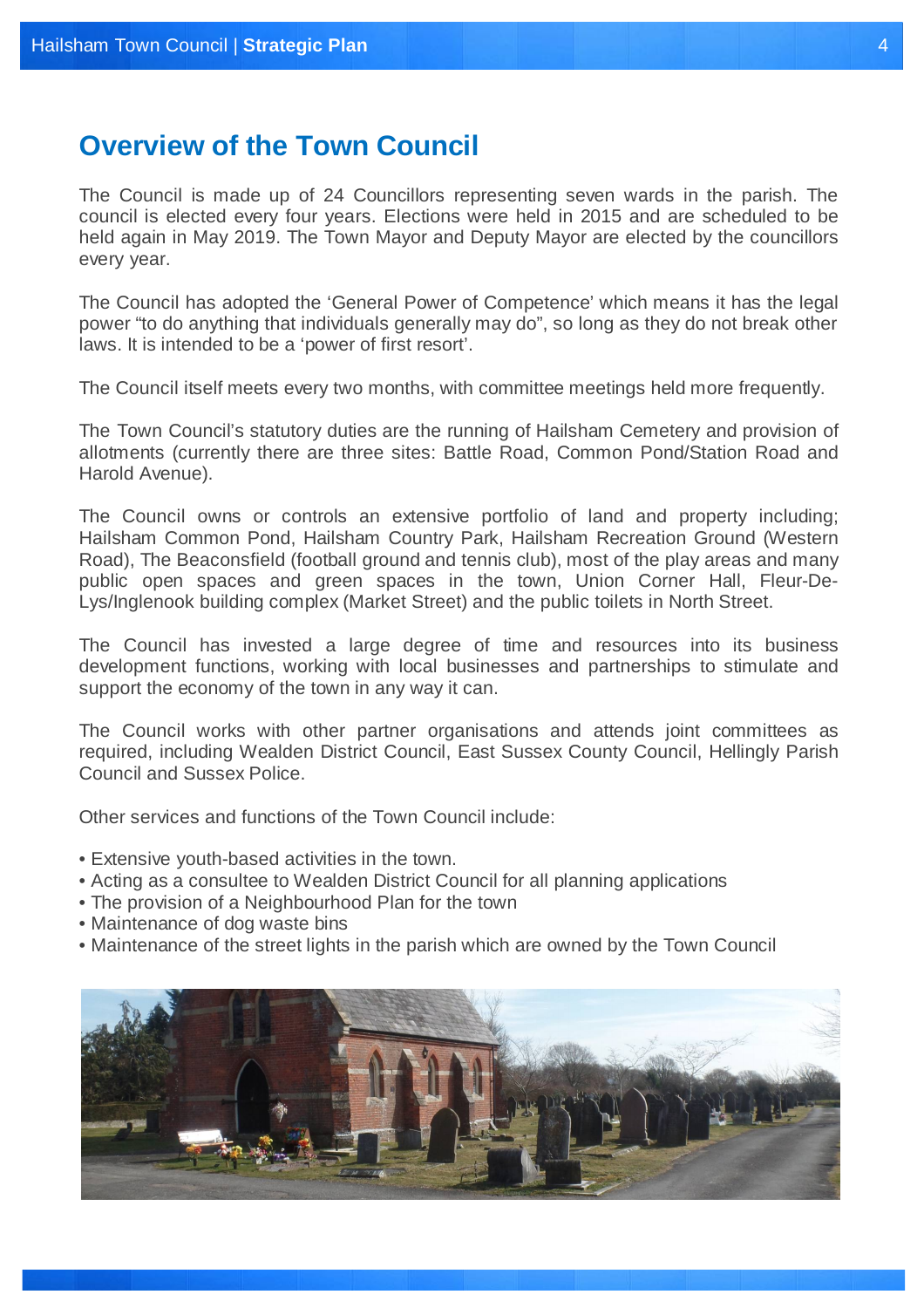# **Town Council Committees**

In recent years there have been five standing committees:

# **Strategic Projects Committee:**

This Committee monitors the operation of all Town Council buildings, assets and some projects and services, ensuring a high standard of provision. It considers their further development and the development of other buildings or projects.

# **Finance, Budget, Resources and Staffing Committee:**

This Committee is appointed to make recommendation to the Council on all aspects of the Town Council's financial and budgetary management, staffing and resources. The Committee makes recommendations to Council on some of these areas and also has some delegated authority.

# **Communities Committee:**

`

This committee is appointed to implement the Council's business and festivities strategies. The business strategy is to consider all aspects of commercial related activity in and around Hailsham that will provide a benefit to Hailsham residents/businesses and to work with Hailsham Forward and other stakeholders in the establishment and delivery of a Business Focused Plan for Hailsham. The Festivities strategy is to organise community events to include at least one summer event/fair and one Christmas event, work with and encourage participation from local shop keepers and businesses, encourage community participation and to support other community events such as the Hailsham Festival of Arts & Culture.

# **Planning and Development Committee:**

This Committee is appointed to receive and respond to planning applications, planning appeals and applications for certificate of lawful development from Wealden District Council, East Sussex County Council and the South Downs National Park local planning authorities. In reviewing planning applications, its purpose is to ensure that they meet with current planning law, satisfy local development frameworks and published development guidance.

# **Neighbourhood Planning Committee:**

Hailsham Town Council took the decision in July 2015 to produce a Neighbourhood Plan following the Government's publication in 2011 of the Localism Act. This committee is appointed to oversee a process that will result in the preparation of a Draft Plan which will be put to a public referendum.

The committees have generally consisted of nine appointed councillors and in some cases, other guest non-voting members of the community.

The Council is at liberty to review, change or amend this committee structure at any point, through its democratic processes.

From time to time the committees will appoint sub-committees for specific purposes within their remits and the Council will appoint working groups for specific tasks.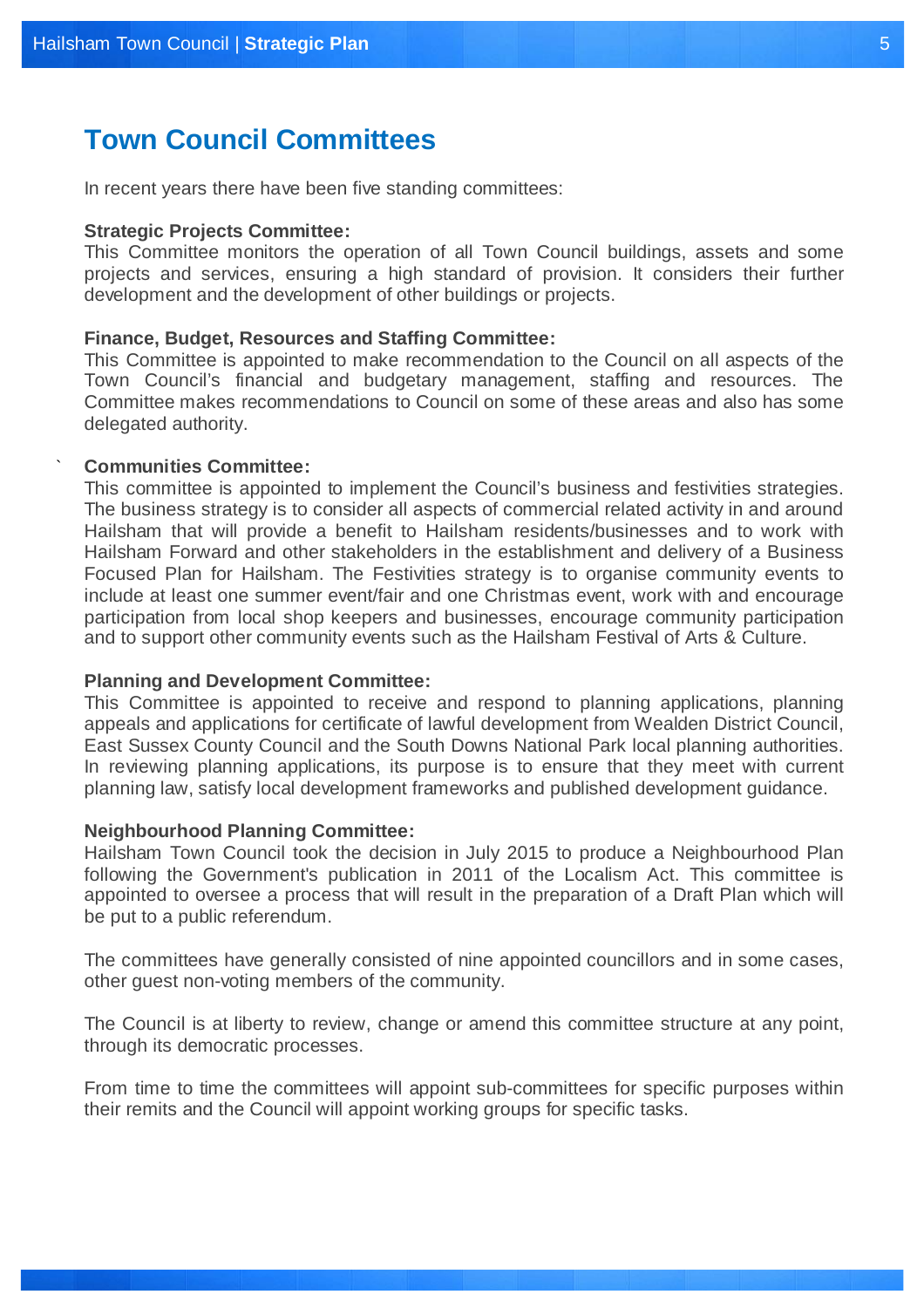# **Town Council Finances**

The Town Council is a precepting authority. This means that the overwhelming majority of its finances are raised as part of the council tax paid by most households in the parish.

For the 2018-2019 Financial Year:

- The Council's overall budget was £1,042,402.
- The precept requisitioned from Wealden District Council (i.e. added to the overall council tax bills) was £1,012,703.
- The 'Tax Base' for Hailsham (the number of households paying council tax) was 7309.3.

The precept was raised by charging each household (at a Band D rate) £138.55 per year (this amounts to £11.54 per month or £2.70 per week).

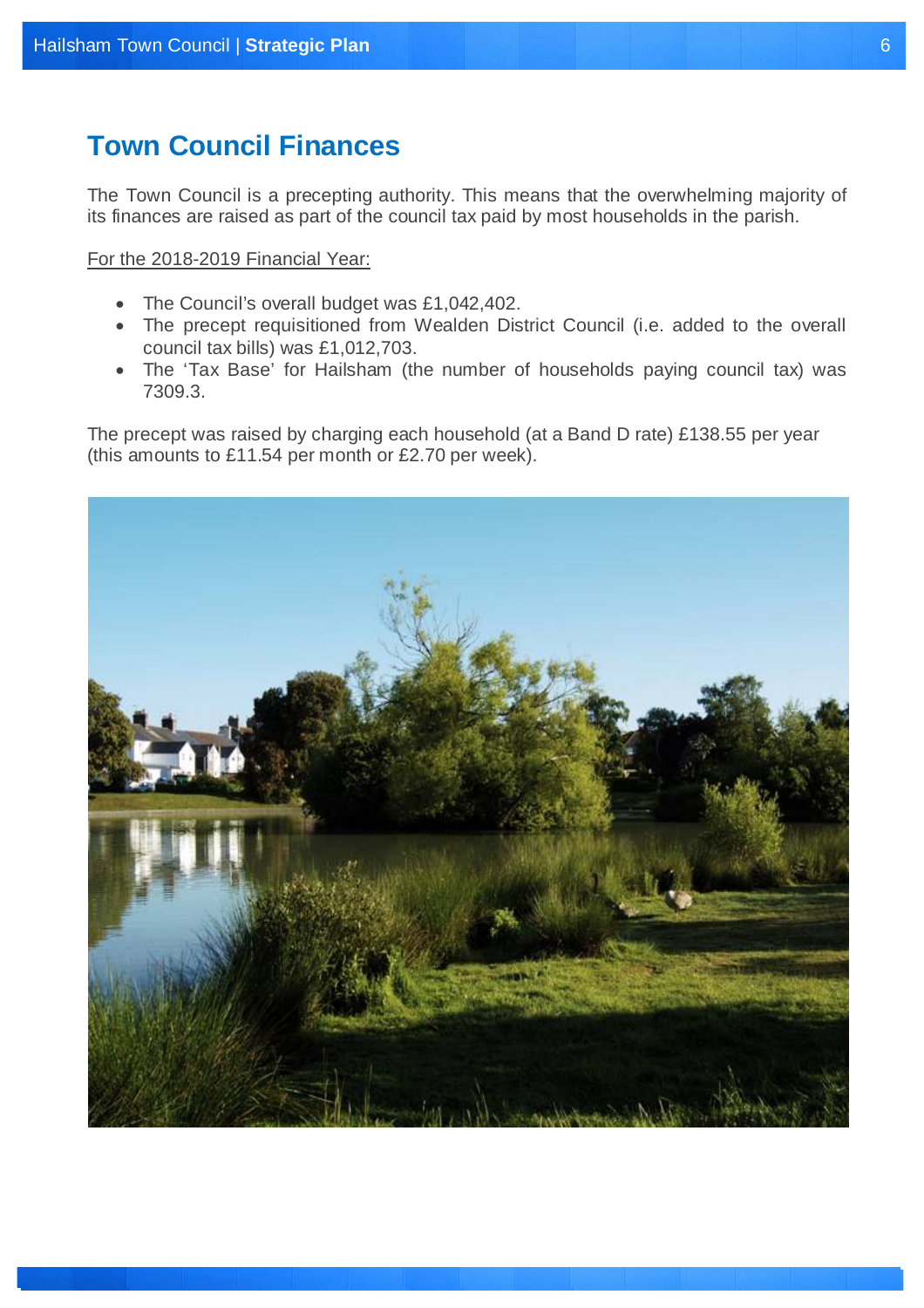# **Staff Management Structure**

The administration of the Town Council is carried out by a qualified Town Clerk who has been appointed by the Council. The Town Clerk is required to carry out all the functions required by law as the council's proper officer and to issue all statutory notifications.

The Town Clerk is supported by a team of officers, administrative staff and other operatives in carrying out the extensive duties of the Council including servicing all of the committees and meetings, carrying out the resolutions of the Council and those committees, maintaining the Council's portfolio of land and properties, delivering youth services and working with partner organisations and the public.

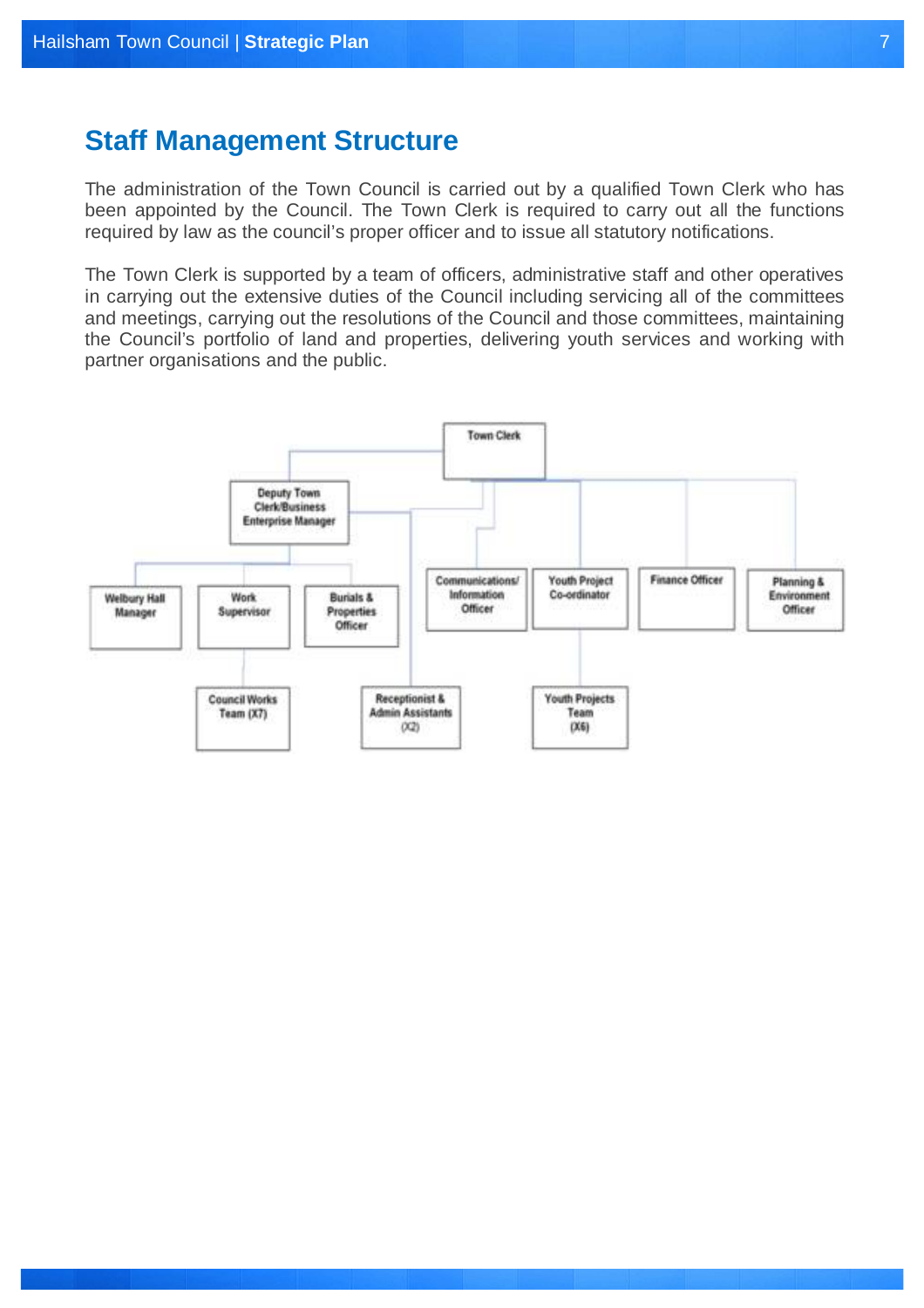# **HAILSHAM TOWN COUNCIL'S AIMS & OBJECTIVES**

# **Overall Aims:**

The Town Council has previously resolved that its overall aims are:

i. To undertake its statutory and legal duties as set out below:

# Statutory duties

- Upkeep of the cemetery
- Provision of allotments
- Commenting on planning applications

# Legal duties

- Upkeep of parks and open spaces
- Upkeep of buildings owned by the town
- Upkeep of play areas
- Upkeep of some streetlighting

ii. To encourage and promote the economic and commercial vitality of Hailsham

iii. To maintain and enhance the identity of Hailsham and promote its heritage as a market town

iv. To ensure an improving standard of service to meet local needs by working in partnership with other statutory bodies and voluntary organisations

v. To seek to protect and enhance our natural and built environment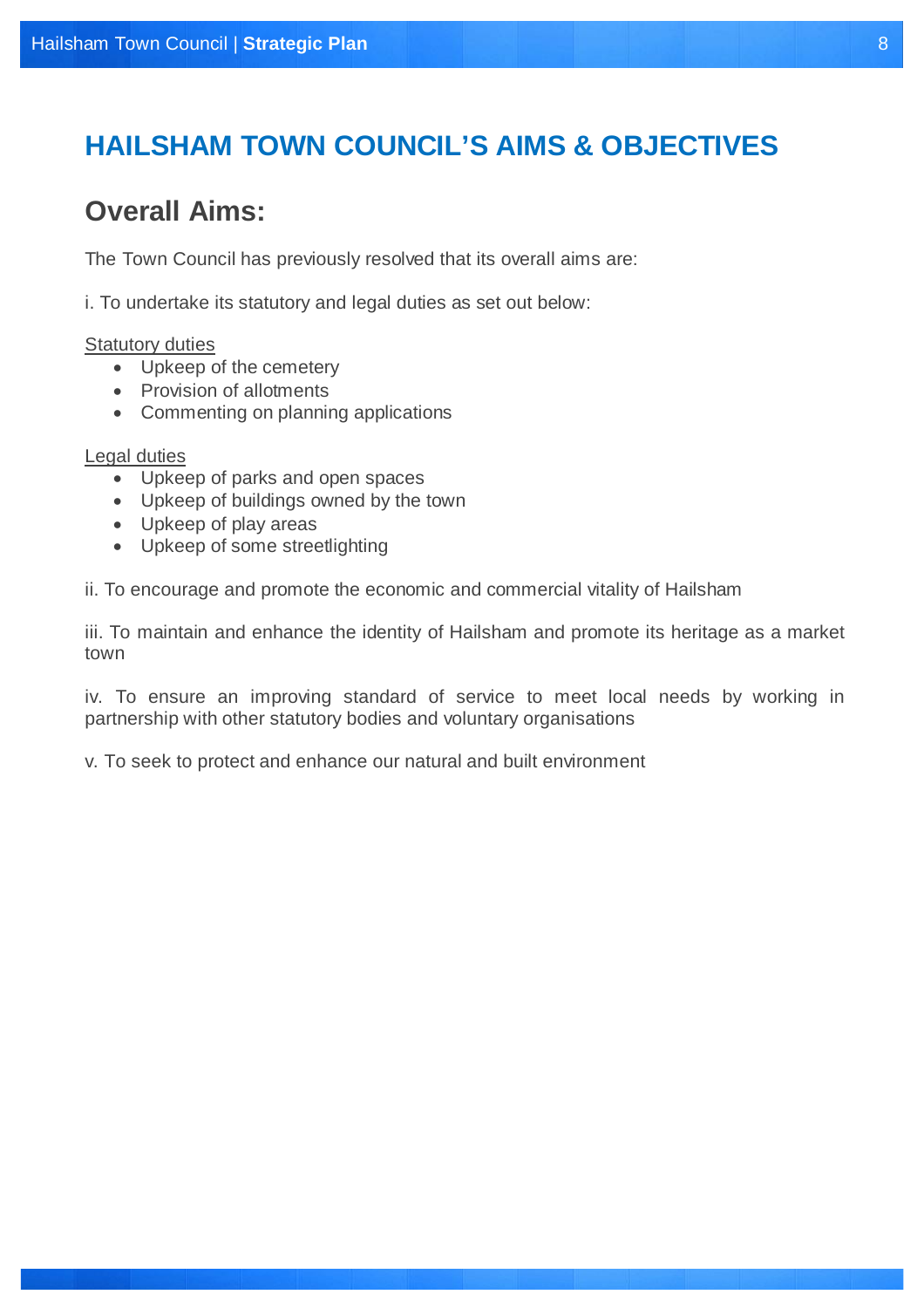# **Key Work Strands & Services:**

# **1. Statutory/Legal Duties**

# (i) Cemetery:

Administration, provision of funerals, maintenance, grass cutting

# (ii) Allotments:

Maintenance, waiting lists, administration, bins, incinerators

# (iii) Assets:

- Public Open spaces (tree work, tree management plan, boundaries and footpaths, drainage, grass and hedges)
- Play areas (tree work, boundaries and footpaths, grass and hedges plus play equipment, inspection)
- Buildings (maintenance and repair, cleaning)
- Other assets (lighting columns, benches, bins) maintenance and repair
- Committee Structure in place to ensure democratic and legal decision making

# (iv) Planning:

 Consultee to planning applications – running Planning & Development Committee meetings, liaison with developers and Wealden District Council

# (v) Finance:

 Ensure accounts are accurate and up-to-date, ensure legal guidelines adhered to (accounting, transparency, etc), payroll, insurance, pensions, liaise with auditors (internal and external), purchase and sales ledger

# (vi) Annual Town Meeting:

Administration, management, organisation, communication

# (vii) Full Council Meetings:

Administration, management, organisation, communication

# **2. Discretionary Projects and Services**

- (i) Business Enterprise function:
	- Hailsham Forward Partnership
	- Maintain committee structure to deliver plans and projects
	- Continue to run and where possible enhance or develop market
	- Delivery and development of Hailsham Forward Business Plan

# (ii) Council-run events:

- Summer and Christmas events
- Christmas lights/switch-on events

# (iii) Youth Services:

- Square Youth Café
- Friday Night Project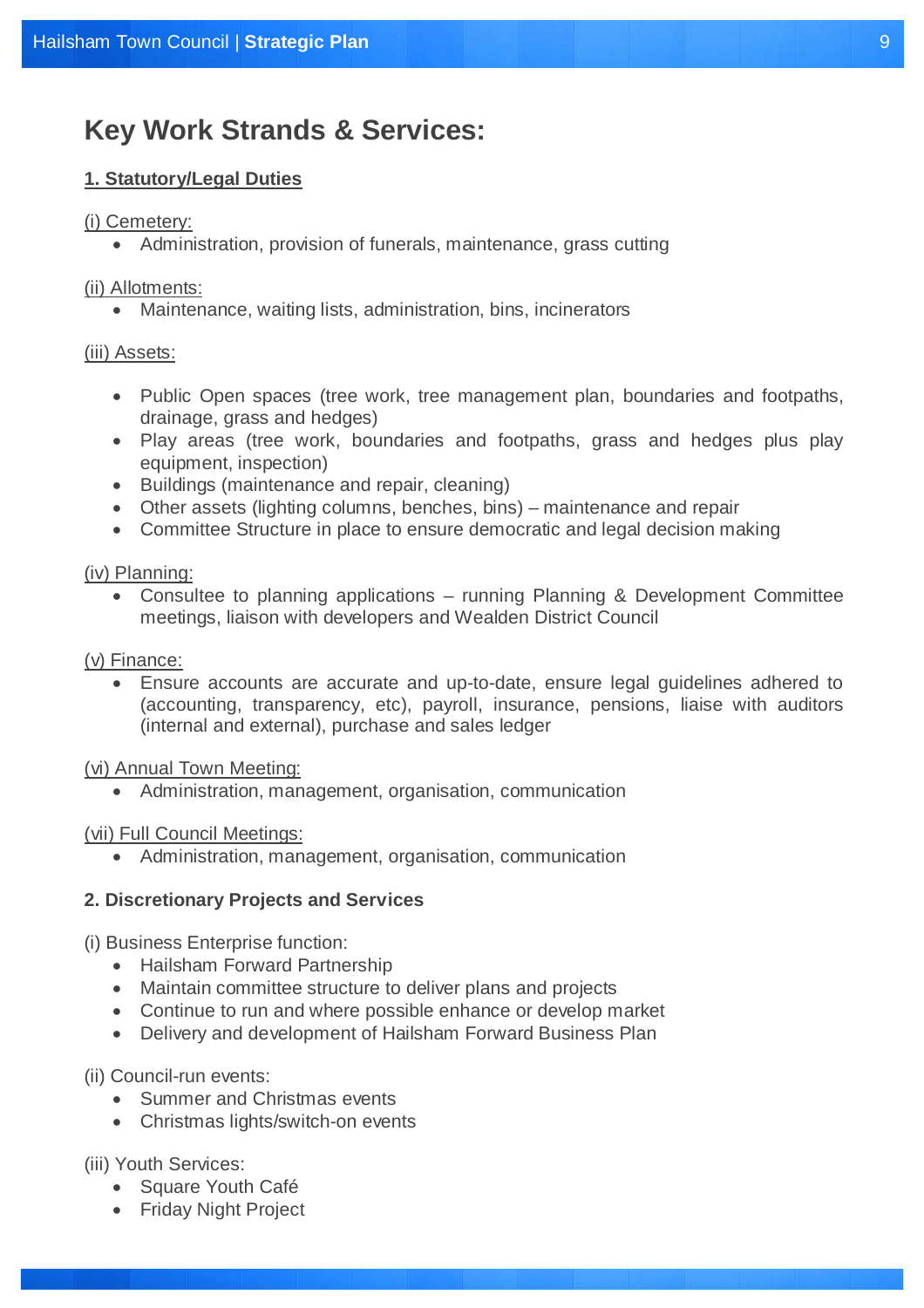# **TOWN COUNCIL STRATEGIC PLAN: ACTIONS (2018-2022**

# **Business Enterprise Function:**

### **Building a Culture of Collaboration**

*To encourage and promote the economic and commercial vitality of Hailsham To ensure an improving standard of service to meet local needs by working in partnership with other statutory bodies and voluntary organisations*

### **By 2022 we will have**

Supported the Voluntary and Community Groups Forum Involved other community organisations via the Communities Committee

Involved community business focussed organisations and individuals via the Hailsham Forward partnership

# **Specialist Markets**

*To encourage and promote the economic and commercial vitality of Hailsham*

*To maintain and enhance the identity of Hailsham and promote its heritage as a market town*

*To ensure an improving standard of service to meet local needs by working in partnership with other statutory bodies and voluntary organisations*

# **By 2022 we will have**

Delivered a programme of specialist markets identified and delivered by the Town Council through the Communities Committee

# **Zero Tolerance on Dilapidated Buildings**

*To encourage and promote the economic and commercial vitality of Hailsham*

*To maintain and enhance the identity of Hailsham and promote its heritage as a market town*

*To ensure an improving standard of service to meet local needs by working in partnership with other statutory bodies and voluntary organisations*

### **By 2022 we will have**

Communicated with landlords and tenants, and then instigated the desired changes by introducing the relevant people to each other and providing resources to facilitate work to be carried out

### **Street Market**

*To encourage and promote the economic and commercial vitality of Hailsham*

*To maintain and enhance the identity of Hailsham and promote its heritage as a market town*

*To ensure an improving standard of service to meet local needs by working in partnership with other statutory bodies and voluntary organisations*

### **By 2022 we will have**

Continued to run the street market

Continuous reviewed the scheduling and viability of market

Continued to liaise with the owners of Vicarage Field to allow the street market to run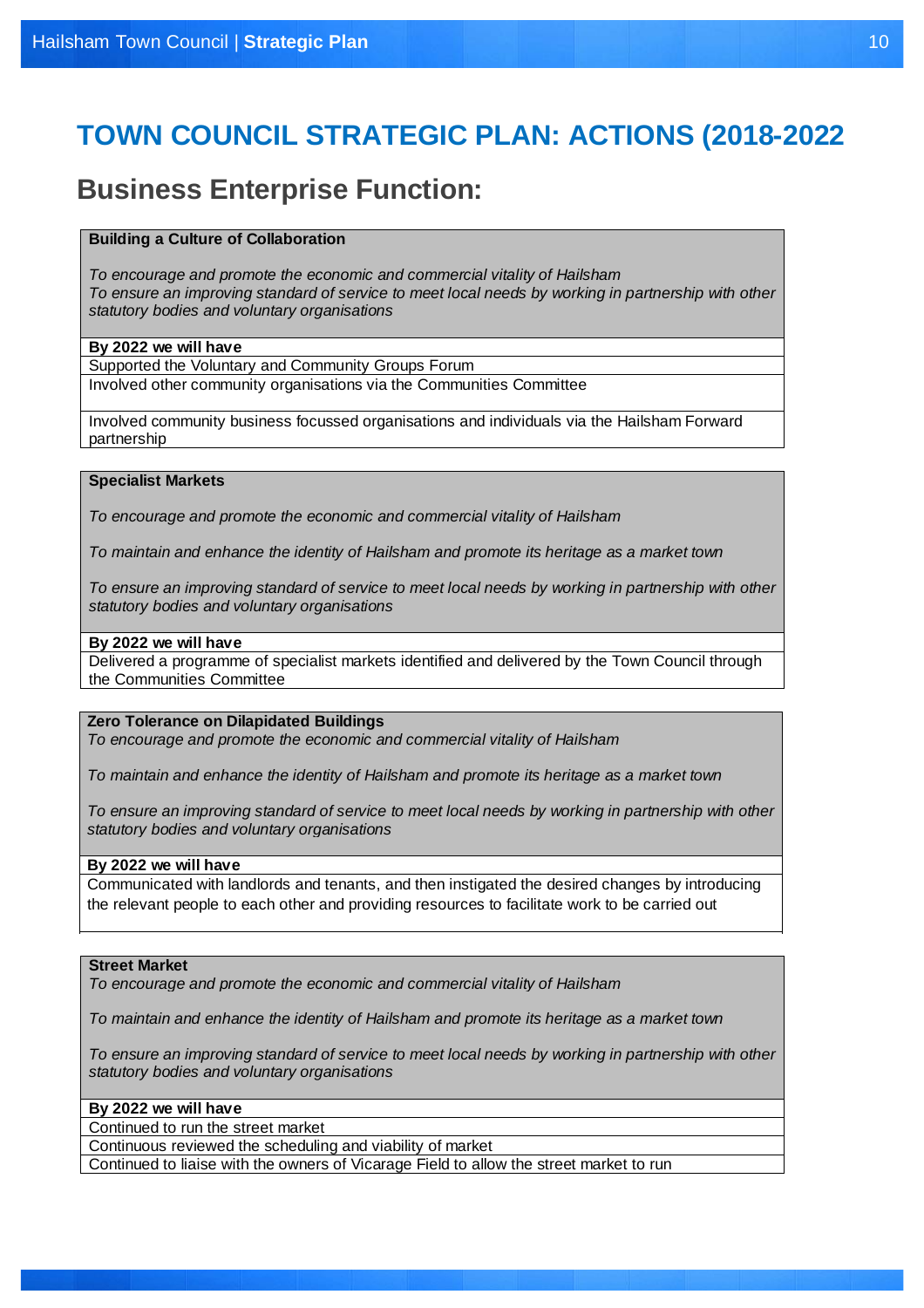# **Promotion of Hailsham's Markets (Including the Farmers' Market)**

*To encourage and promote the economic and commercial vitality of Hailsham*

*To maintain and enhance the identity of Hailsham and promote its heritage as a market town*

### **By 2022 we will have**

Continued to support and promote the Farmers' Market with the Street Market and other activities in the town.

-Adverts in 'Our Hailsham' residents' newsletter

-Within Town Council premises

Continued liaison with Farmers' Market to discuss how to promote for mutual benefit

# **Communication with parties both inside and outside of Hailsham**

*To encourage and promote the economic and commercial vitality of Hailsham*

### **By 2022 we will have**

Engaged with surrounding parish, borough and district councils, similar town teams and external community groups to, in a similar way to the item of 'Building a Culture of Collaboration', cooperate with and cross-promote events, issues and ideas. This can also go some way to ensuring that similar events don't clash, but also ensure that the best promotion of "what's on" takes place

# **Hailsham Town & Shopping Guide**

*To encourage and promote the economic and commercial vitality of Hailsham*

*To maintain and enhance the identity of Hailsham and promote its heritage as a market town*

### **By 2022 we will have**

Ensured the online guide remains active and the QR Code signs are available throughout the town centre. The Guide allows visitors to the town to see exactly the shops and businesses in the High Street area. The original concept for the scheme was to cover the business and industrial estates also, and this piece of work needs now to be started in order to expand the reach of the scheme

# **Formalising Hailsham Forward**

*To encourage and promote the economic and commercial vitality of Hailsham*

# **By 2022 we will have**

Established Hailsham Forward as a Community Interest Company (CIC)

# **Establish Keep Trade Local Campaign**

*To encourage and promote the economic and commercial vitality of Hailsham and to maintain and enhance the identity of Hailsham and promote its heritage as a market town*

### **By 2022 we will have**

Continued to run the Hailsham Card scheme

Continued to effectively promote the Hailsham Card

Reviewed effectiveness and demand for the Hailsham Card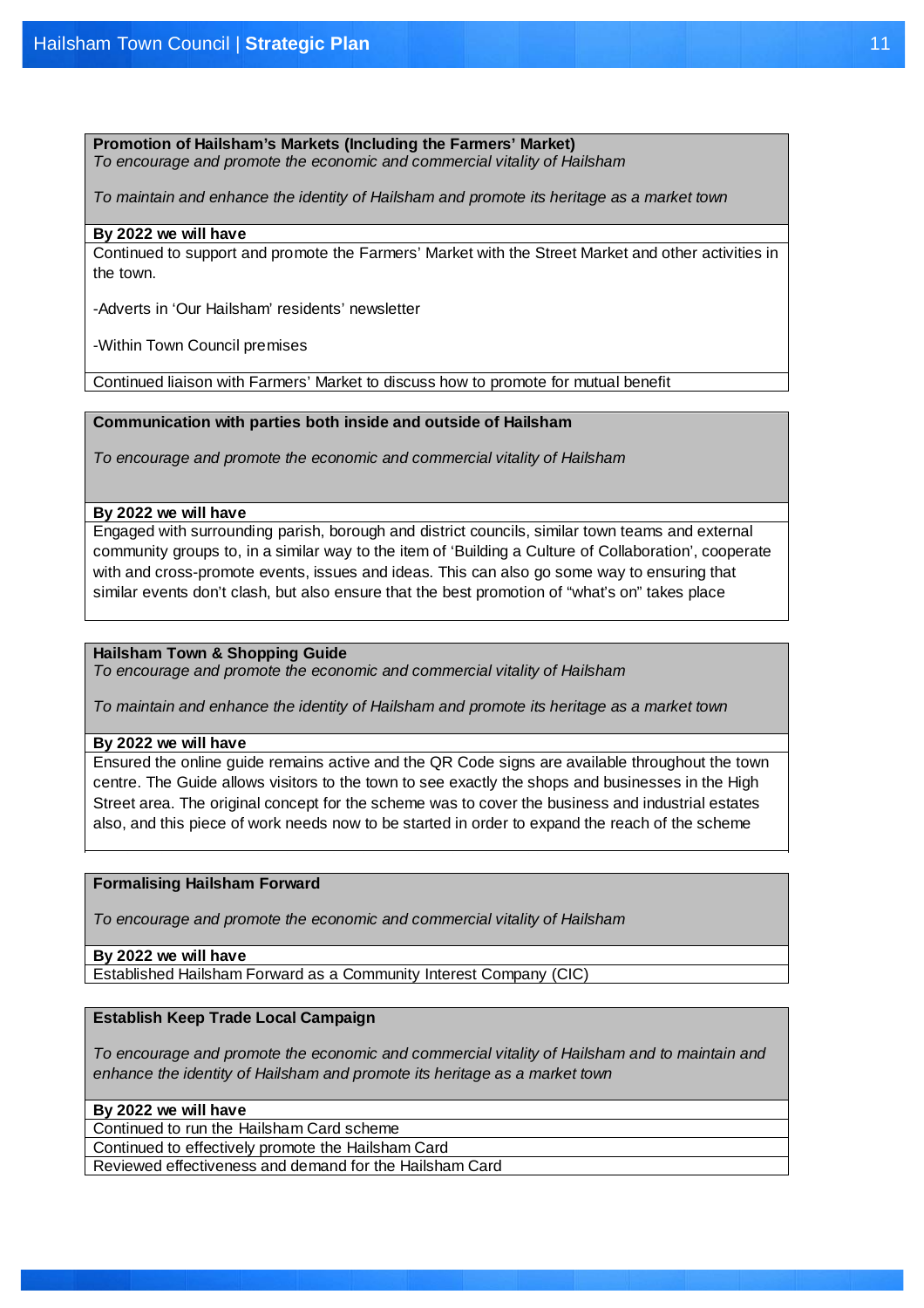# **Town Council Asset Management**

**(Outdoor Works Team Functions and Maintenance/Development of Buildings and Properties):**

**Investment in Play Areas – Western Road and Battle Road**

*To seek to protect and enhance our natural and built environment*

*Legal duties - Upkeep of play areas*

**By 2022 we will have**

**Western Road Play Area**

Identified the rough cost to rebuild the play area at Western Road

Identified funds required to implement and source (CIL? Capital receipts?)

Depending on the outcomes above, implemented the scheme

**Battle Road Play Area**

Identified improvements required for the Battle Road play area

Identified costings and budget source

Depending on the outcomes above, commissioned works as required

# **Grovelands Barn**

*To seek to protect and enhance our natural and built environment*

*Legal duties - Upkeep of parks and open spaces*

### **By 2022 we will have**

Identified actions required to develop the Grovelands Barn site as 'fit for purpose' for the Council's designated use (to be determined dependent on other factors, i.e. the decision on the Council's location, etc)

Commissioned costings required for above developments

Depending on the outcomes, commissioned works required

# **Tree Management Plan**

*To seek to protect and enhance our natural and built environment*

*Legal duties - Upkeep of parks and open spaces*

### **By 2022 we will have**

Undertaken tree surveys on a three-year inspection cycle Undertaken the work identified (removal, etc) as a result of tree surveys Implemented an agreed tree planting programme (mature English trees)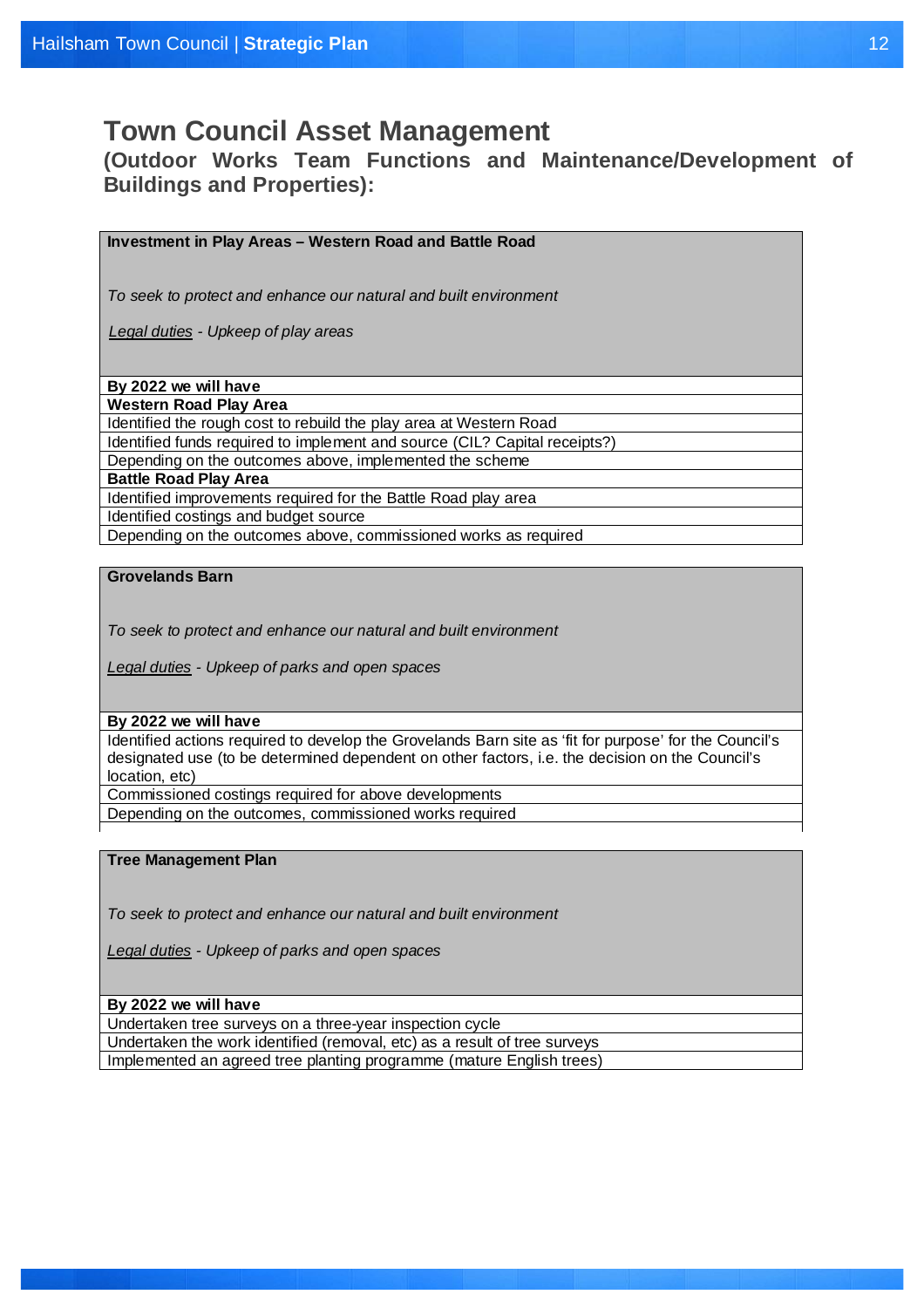# **Maurice Thornton Field and Facilities**

*To seek to protect and enhance our natural and built environment*

*Legal duties - Upkeep of parks and open spaces*

### **By 2022 we will have**

Commissioned drainage/earth quaking work

Reviewed charging for football

Identified solutions for storage facilities (shed/container) Identified updates required to the Maurice Thornton Pavilion

Identified budget required and budget available

Dependent on outcomes, commissioned upgrade/repairs as identified

# **Common Pond Maintenance**

*To seek to protect and enhance our natural and built environment*

*Legal duties - Upkeep of parks and open spaces*

# **By 2022 we will have**

Implemented a programme for the removal of shrubs as required Undertaken ongoing maintenance and monitoring of flood risk

### **Welbury Farm Hall and Land**

*To ensure an improving standard of service to meet local needs by working in partnership with other statutory bodies and voluntary organisations*

*Legal duties - Upkeep of parks and open spaces*

 *Upkeep of buildings owned by the town*

| By 2022 we will have |  |  |
|----------------------|--|--|
|                      |  |  |

Agreed the final transfer of hall

Purchased agreed equipment for hall to ensure health and safety requirements and can be used for general hire

Recruited a Hall Manager as resolved

Commissioned maintenance contracts – cleaning, etc

Started to hire out the hall to 'regular users' and one-off hire

Established a hall users committee

Implemented an ongoing review of hall facilities, administration, equipment requirements

Agreed to the final transfer of the accompanying land

Identified any improvement if developments required for land

Costed, commissioned and implemented any requirements as above

Started to hire out football pitches, etc - according to demand

Tied into ongoing review and user committee processes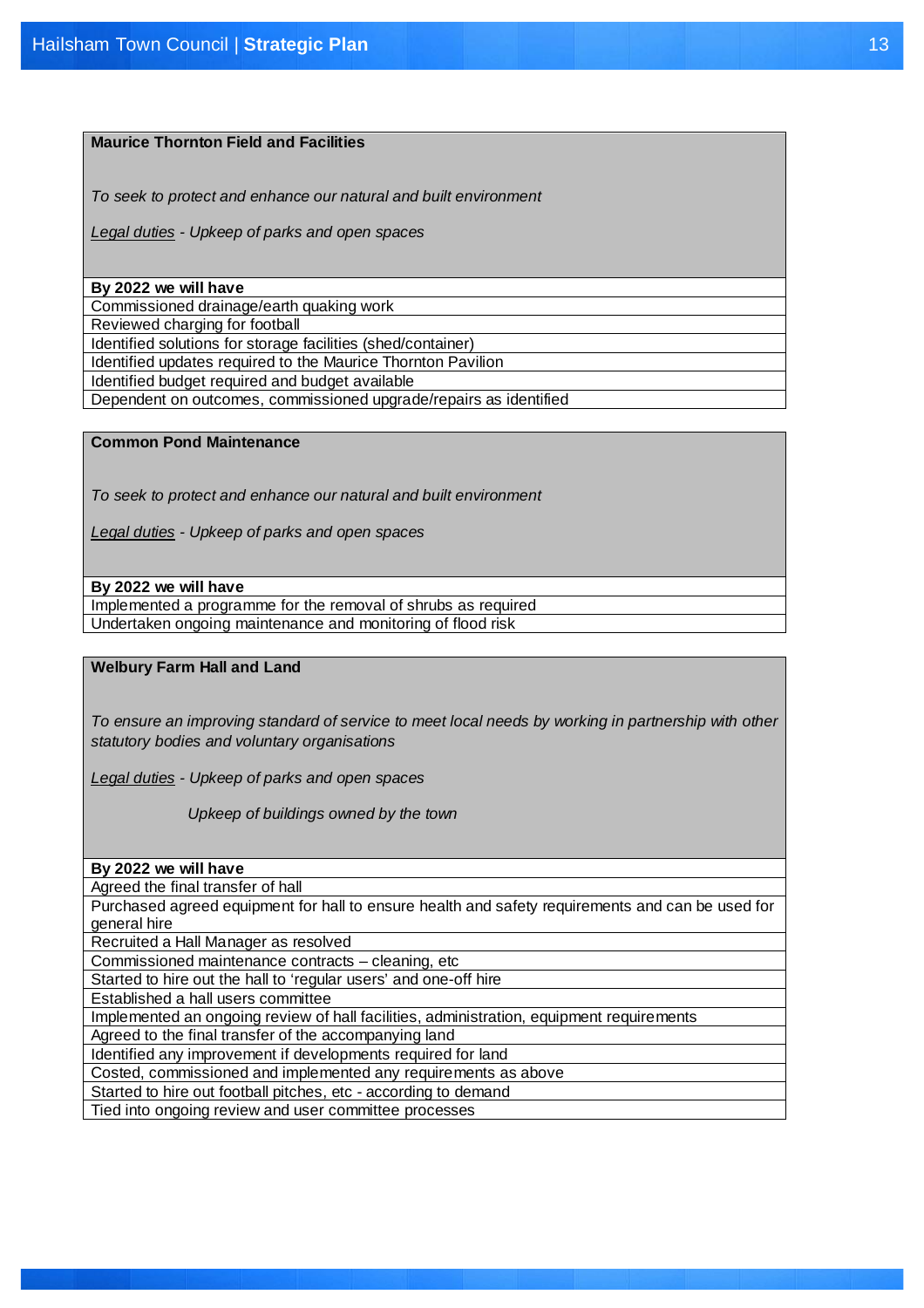**Ersham Road Triangle : De-register, Work with East Sussex County Council Regarding the Provision of a Roundabout**

*To ensure an improving standard of service to meet local needs by working in partnership with other statutory bodies and voluntary organisations*

# **By 2022 we will have**

Worked with Barton Willmore towards de-registration tied into their planning application Liaised with East Sussex County Council regarding the development of a roundabout Identified the project steps and funds required to implement

# **Investigate the Feasibility of Providing a Better Town Council Base and Community Facility for the Town Council**

*(Hailsham Town Council Overall Aims: Legal Duties – upkeep of buildings owned by the Town Council/To encourage and promote the economic and commercial vitality of Hailsham/ To maintain and enhance the identity of Hailsham and promote its heritage as a market town*

# **By 2022 we will have**

Fully established the value of the current property for lease or sale

Projected costs for the development of a new office base and civic centre for the Town Council Projected costs for a shared space agreement with Wealden District Council

Identified alternative existing buildings that may be suitable and examined their feasibility

Hailsham Town Council Premises Sub-Committee to make recommendation(s) to the Strategic Projects Committee, then through Full Council, for the future premises for the Town Council Dependent on outcome of initial actions above – to develop a new facility/move into existing buildings/work out how to make best use of current facilities

Developed a full project plan and timeline for agreed actions (e.g. move into existing new building)

# **Acquire Additional Cemetery Space to Increase Capacity**

 *Statutory duties - Upkeep of Hailsham Cemetery*

# **By 2022 we will have**

Opened negotiations with land owners for potential to use land adjacent to cemetery Fully assessed potential years left in current cemetery

Opened negotiations with Hellingly Parish Council regarding the potential to expand Hailsham Cemetery into the Hellingly parish

Identified other areas of land that could be used as cemetery

Identified budget required to purchase identified land

Dependent on the outcomes, commenced project to have land consecrated and used as cemetery

# **Attempt to Sell Off Areas of Unused Land**

# **By 2022 we will have**

Commissioned surveyors to produce designs for developments on land identified and apply for planning permissions

Applied for planning permissions for identified land

Offered land for sale (awareness of legal requirements regarding public consultation, etc- for sale of public open space)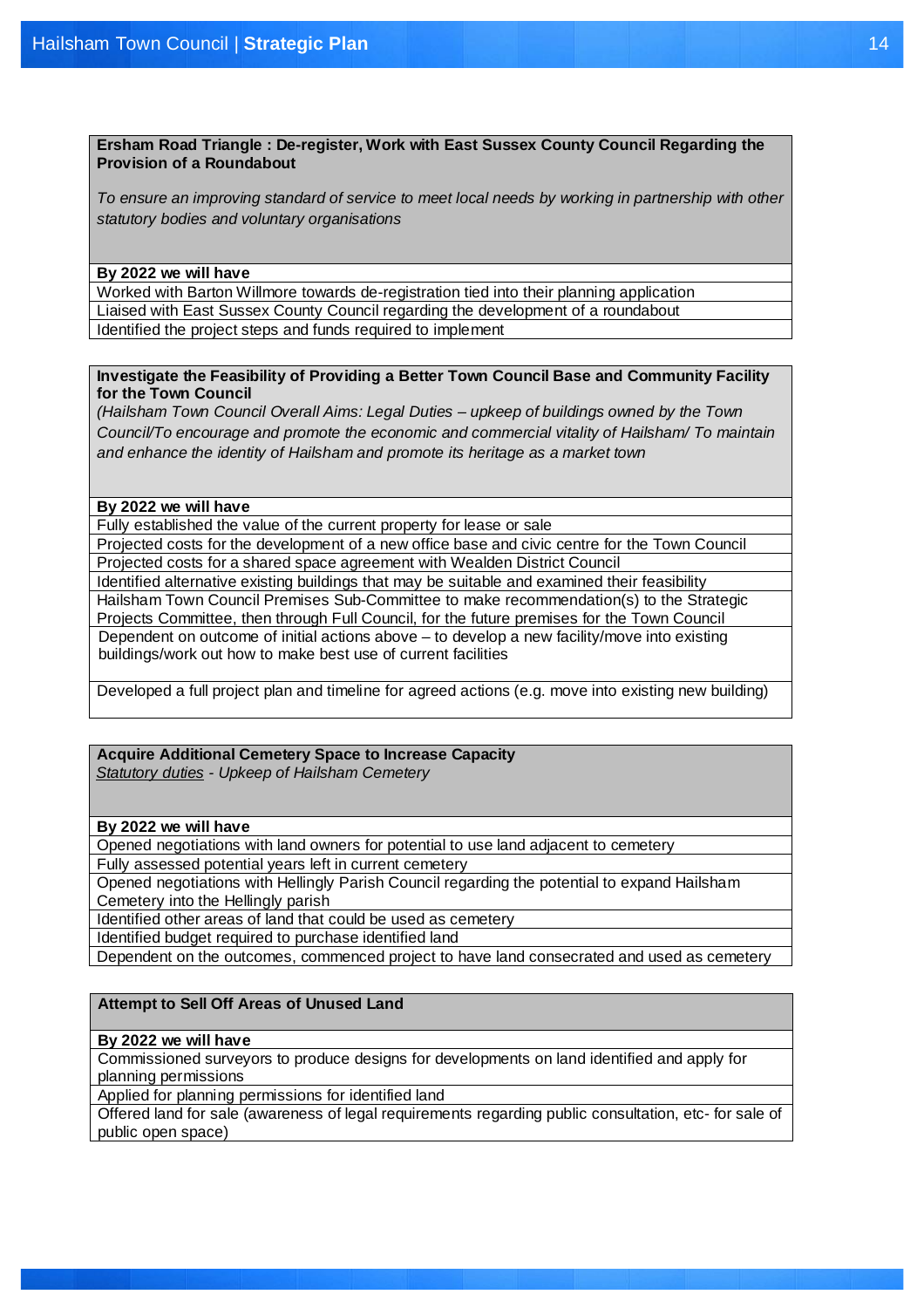# **Town Council Youth Services**

**(Maintaining high quality services for young people in Hailsham and developing them as required and within available budget):**

# **Square Youth Café –**

**Square Tourn Care**<br>To onguro an improvin *To ensure an improving standard of service to meet local needs by working in partnership with other statutory bodies and voluntary organisations statutory bodies and voluntary organisations statutory bodies and voluntary organisations*

*To maintain and enhance the identity of Hailsham and promote its heritage as a market town To maintain and enhance the identity of Hailsham and promote its heritage as a market town*

# **By 2022 we will have**

Continued to run a high-quality youth café service

<u>**By and the distribution**</u> Looked into feasibility of extending to five afternoons per week In the afternoons: open Monday, Tuesday, Wednesday and Friday - 3.15pm-5.00pm

In the avenings, open Monday, Tuesday, *Wednesday*, Thursday and Friday, 3.45pm In the evenings: open Monday, Tuesday, Wednesday, Thursday and Friday - 6.45pm-9.00pm

Looked into feasibility of extending to six evenings per week (Monday to Saturday)

Introduction of bite-size learning, revision and homework sessions

### Introduced of bite-size learning, revision and homework sessions **Youth Council**

*To ensure an improving standard of service to meet local needs by working in partnership with other statutory bodies and voluntary organisations*

*To maintain and enhance the identity of Hailsham and promote its heritage as a market town*

# **By 2022 we will have**

Re-established the Youth Council meeting one day per week

Recruited young people to the Youth Council

Networked with other youth organisations in the community and with local schools

Developed the structure and ways in which the Youth Council can participate in Council activities

# **Friday Night Project**

*To ensure an improving standard of service to meet local needs by working in partnership with other statutory bodies and voluntary organisations*

*To maintain and enhance the identity of Hailsham and promote its heritage as a market town*

# **By 2022 we will have**

Continued to offer a variety of opportunities for young people aged between 11-17 on Friday evenings in order to tackle boredom, anti-social behaviour and give young people opportunities to achieve, build confidence and self-esteem

Continued partnerships with the local police, Hailsham Community College, Knockhatch Adventure Park/Ski Centre and Hailsham Freedom Leisure Centre

Applied for funding from the Safer Wealden partnership and Hailsham Town Council

Sought to expand holiday clubs through half-term

# **Job Café**

*To ensure an improving standard of service to meet local needs by working in partnership with other statutory bodies and voluntary organisations*

*To maintain and enhance the identity of Hailsham and promote its heritage as a market town*

# **By 2022 we will**

Provide support in job searches, CV writing and job applications for young people not in education, employment or training (or others seeking help to progress)

Extend opening times as demand for the service progresses

Continue partnership working with local organisations such as Wealden Works and local companies to develop the service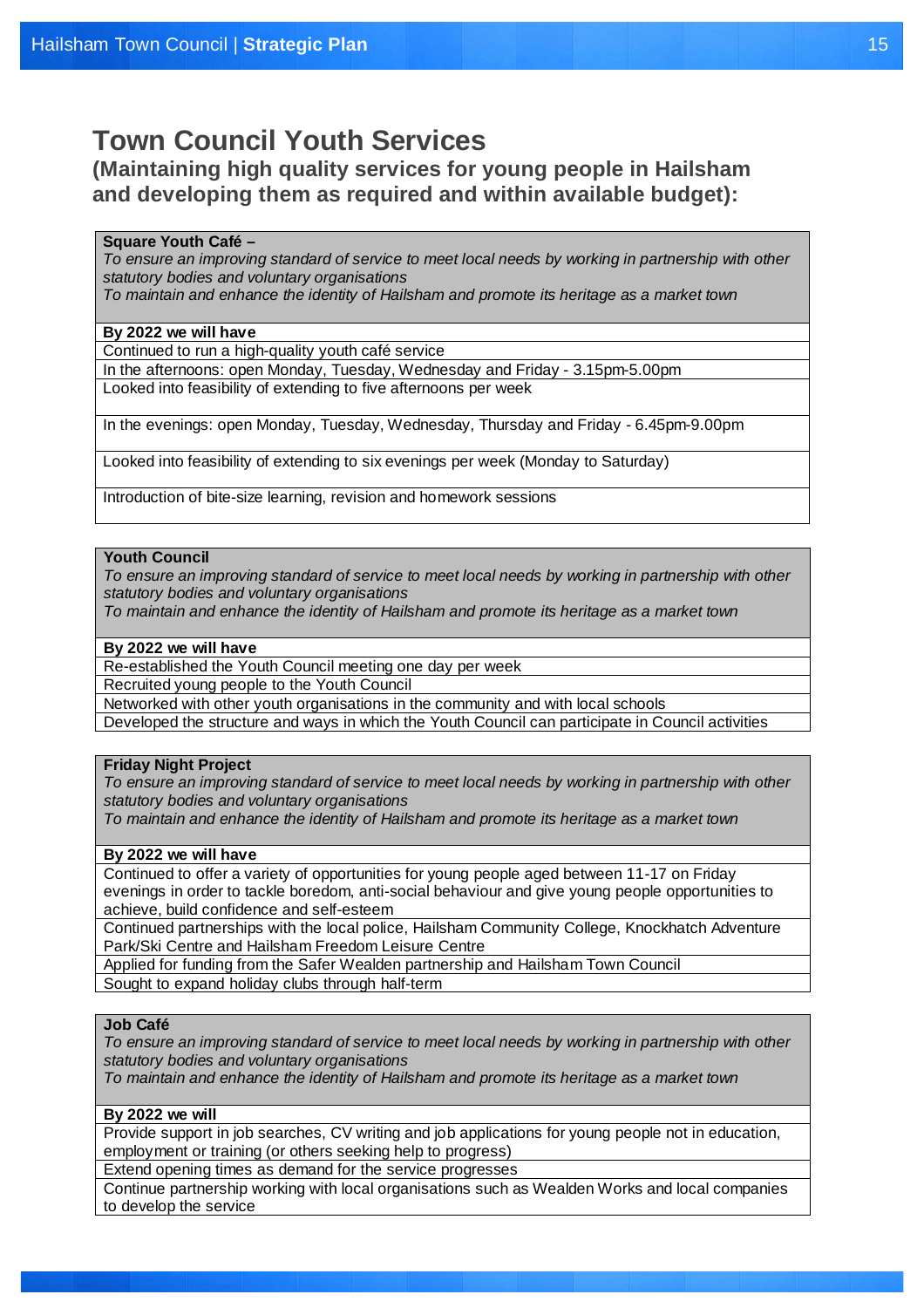# **Expanding the Youth Service**

*To ensure an improving standard of service to meet local needs by working in partnership with other statutory bodies and voluntary organisations*

*To maintain and enhance the identity of Hailsham and promote its heritage as a market town*

# **By 2022 we will have**

Looked into the feasibility of establishing a sport-based youth service at the Welbury Farm Community Centre/James West Centre

Looked into the feasibility of developing or continuing a youth service at Hailsham East Community Centre/Town Farm

# **Corporate Services**

# **Develop & Improve Customer Services**

*To ensure an improving standard of service to meet local needs by working in partnership with other statutory bodies and voluntary organisations*

### **By 2022 we will have**

Implemented a CRM database for monitoring customer enquiries and providing information and reports for the Council

Provided maps displaying Town Council resources and assets on our website and for use by councillors

Developed 'Tea With the Mayor'-style surgeries for local people

# **Human Resources/Staffing Developments**

*To ensure an improving standard of service to meet local needs by working in partnership with other statutory bodies and voluntary organisations*

# **By 2022 we will have**

Introduced a formal appraisal system

Developed line management of Town Clerk by councillors (usually Mayor/Chairman and Deputy Mayor/Vice-Chairman)

Commissioned an independent staffing review

Developed more formal identification of councillors' training needs

# **Local Council Awards Scheme**

*To ensure an improving standard of service to meet local needs by working in partnership with other statutory bodies and voluntary organisations*

# **By 2022 we will**

Considered working towards the Local Council Awards Scheme Assessed the feasibility and what needs to be put in place to progress Considered the possible establishing and implementation of an Action Plan

### **Communications and Marketing Developments**

*To ensure an improving standard of service to meet local needs by working in partnership with other statutory bodies and voluntary organisations*

# **By 2022 we will**

Reviewed the 'Our Hailsham' residents' newsletter contents and distribution

Signed up for email alerts system for the public

Developed the publication of 'decision sheets' on the outcomes of meetings

Looked into enhancing the Council's noticeboards and providing wider coverage across the town Explored the potential use of digital noticeboards in other areas and the Town Council office window Continued to produce the Council's newsletter to residents

Continued to promote Council activities through press releases, social media and via our websites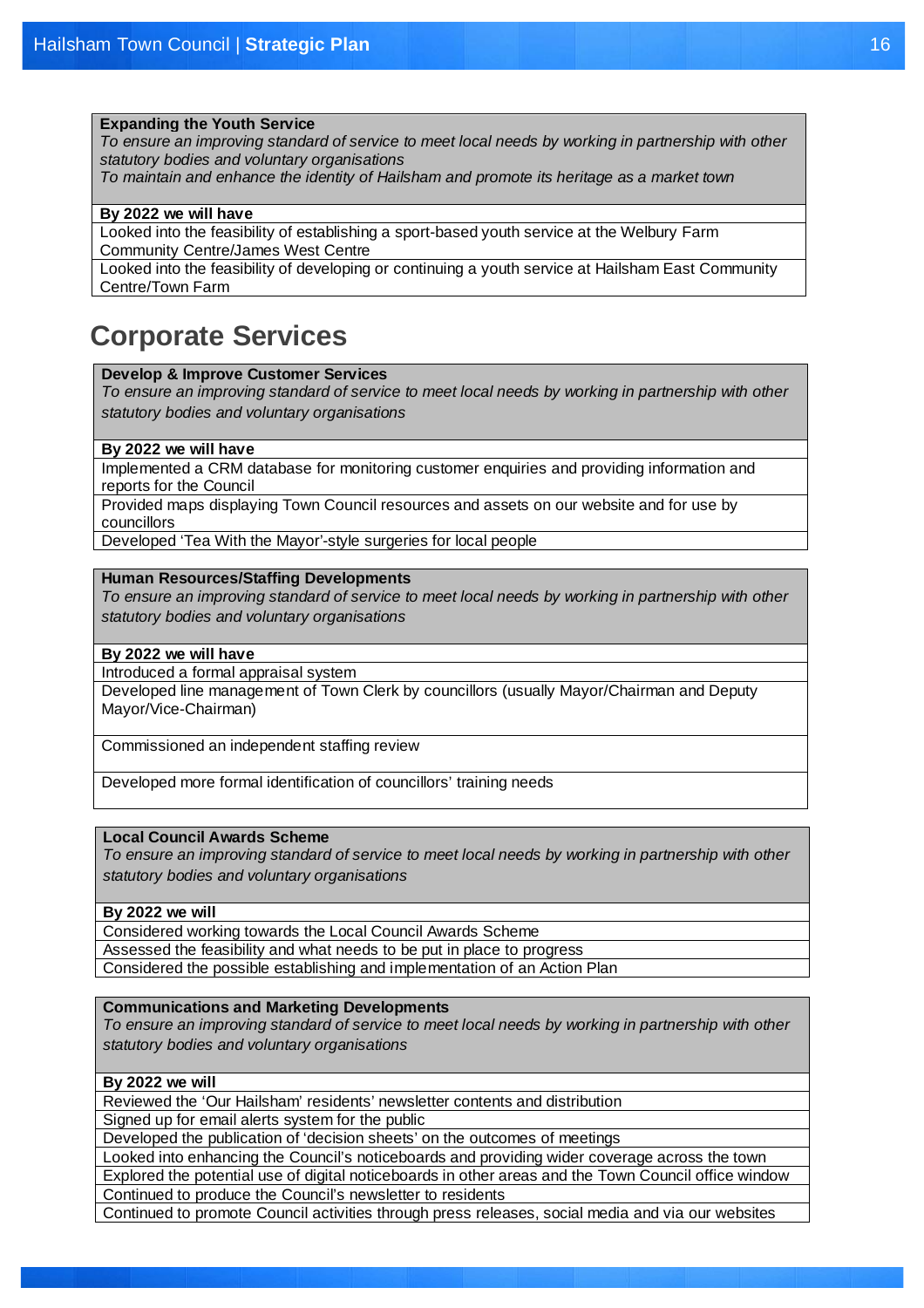# **Hailsham Post office**

*To encourage and promote the economic and commercial vitality of Hailsham*

*To maintain and enhance the identity of Hailsham and promote its heritage as a market town*

*To ensure an improving standard of service to meet local needs by working in partnership with other statutory bodies and voluntary organisations*

### **By 2022 we will have**

Applied for the franchise to run the Hailsham Post Office

If successful – successfully located the post office in the alternative venue

Dependent on the above, continued to run the post office as set out in the Council's Post Office Business Plan

Ensured smooth transition for post office staff into Hailsham Town Council's employment

# **Neighbourhood Plan Process**

*To encourage and promote the economic and commercial vitality of Hailsham*

*To maintain and enhance the identity of Hailsham and promote its heritage as a market town*

*To ensure an improving standard of service to meet local needs by working in partnership with other statutory bodies and voluntary organisations*

# **By 2022 we will have**

Ensured the Neighbourhood Plan process continues through to the adoption of the Neighbourhood Plan, working with Wealden District Council and consultants as necessary

Ensured the aspirational aspects of the Neighbourhood Plan are written into the developing Town Council Strategic Plan as it progresses and CIL receipts are forthcoming, working with other councils and partners as necessary

**Movement and Access Strategy for Hailsham and Hellingly (MASHH) Working Group** *To encourage and promote the economic and commercial vitality of Hailsham*

*To maintain and enhance the identity of Hailsham and promote its heritage as a market town*

*To ensure an improving standard of service to meet local needs by working in partnership with other statutory bodies and voluntary organisations*

### **By 2022 we will**

Seek to ensure the MASHH Working Group continues and that Hailsham Town Council has adequate representation within the membership

Continue to work with the other councils\* on the working group to influence key decisions relating to road infrastructure developments and improvements within Hailsham

*\*Hellingly Parish, Wealden District and East Sussex County Councils*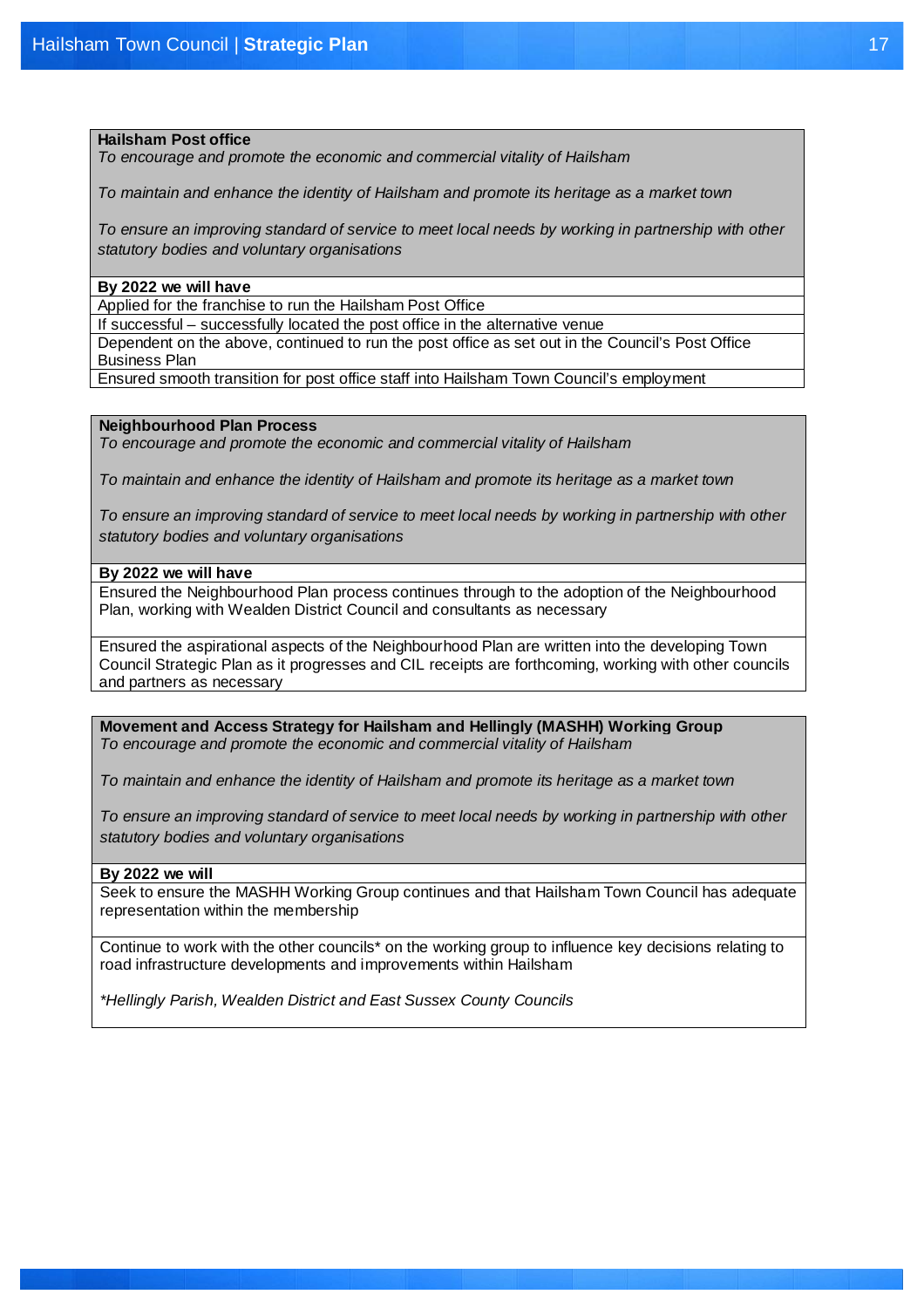**Collaborative Work with Neighbouring Councils (i.e. Hellingly Parish Council)** *To encourage and promote the economic and commercial vitality of Hailsham*

*To maintain and enhance the identity of Hailsham and promote its heritage as a market town*

*To ensure an improving standard of service to meet local needs by working in partnership with other statutory bodies and voluntary organisations*

### **By 2022 we will**

Seek to establish regular meetings with neighbouring parish councils (specifically Hellingly Parish Council in the first instance) to identify 'cross-boundary' issues and establish mutually beneficial means of achieving the best outcomes for both authorities

Continue to liaise with the other councils as necessary to address specific issues as they arise

# **Corporate Business Planning and Overview**

*To encourage and promote the economic and commercial vitality of Hailsham*

*To maintain and enhance the identity of Hailsham and promote its heritage as a market town*

*To ensure an improving standard of service to meet local needs by working in partnership with other statutory bodies and voluntary organisations*

# **By 2022 we will have**

Continuously monitored the progress against objectives in the Council's Strategic Plan - meeting quarterly to assess progress and status of objectives

Continuously reviewed the contents of the Strategic Plan and update/amend as necessary to suit shifting priorities of the Council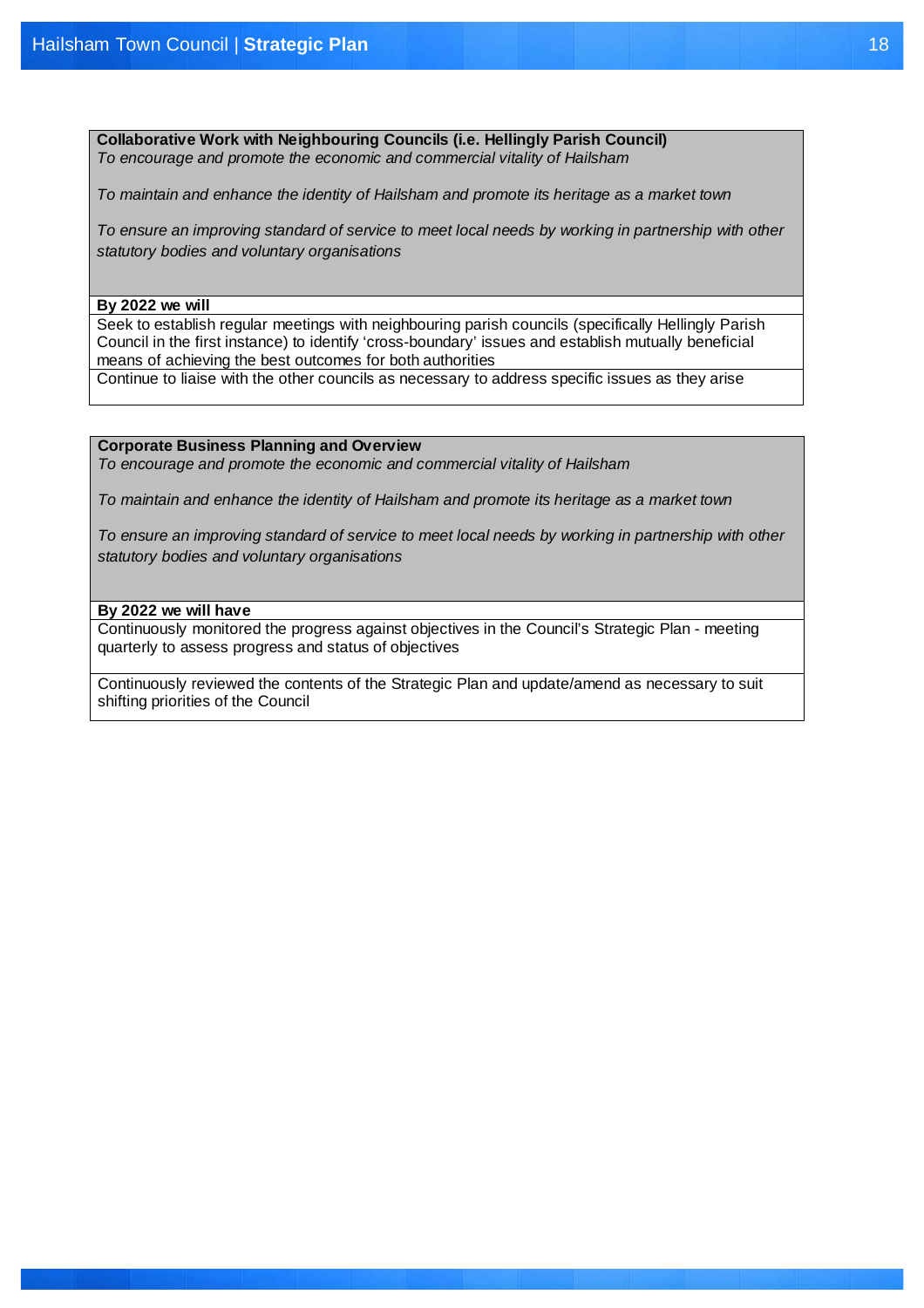# **HAILSHAM TOWN COUNCIL 5 YEAR BUDGET PLAN**

|                                                 |                          |                          |                          | (Assumes 3% increase year on year) |                          |
|-------------------------------------------------|--------------------------|--------------------------|--------------------------|------------------------------------|--------------------------|
|                                                 | 2018/19<br><b>Budget</b> | 2019/20<br><b>Budget</b> | 2020/21<br><b>Budget</b> | 2021/22<br><b>Budget</b>           | 2022/23<br><b>Budget</b> |
| <b>ALLOTMENTS</b>                               |                          |                          |                          |                                    |                          |
| Common Pond site - water supply                 | 150                      | 155                      | 159                      | 164                                | 169                      |
| Battle Road site - water supply                 | 500                      | 515                      | 530                      | 546                                | 563                      |
| General Maintenance                             | 2700                     | 2781                     | 2864                     | 2950                               | 3039                     |
| Soil Test (Risk Policy)                         | 50                       | 52                       | 53                       | 55                                 | 56                       |
| Software License                                | 170                      | 175                      | 180                      | 186                                | 191                      |
| Allotment Rent                                  | $-3438.6$                | $-3542$                  | $-3648$                  | $-3757$                            | $-3870$                  |
|                                                 | 131                      | 135                      | 139                      | 144                                | 148                      |
| <b>WESTERN ROAD RECREATION GROUND</b>           |                          |                          |                          |                                    |                          |
| Ground Treatment, seed, weed, fertilize         |                          |                          |                          |                                    |                          |
| Gates, railings, fence repairs                  |                          |                          |                          |                                    |                          |
| Water & sewerage                                | 125                      | 129                      | 133                      | 137                                | 141                      |
| General Maintenance (including outdoor gym)     | 900                      | 927                      | 955                      | 983                                | 1013                     |
| Rent from Beaconsfield/Tennis Club/Pitch hire   | $-1000$                  | $-1030$                  | $-1061$                  | $-1093$                            | $-1126$                  |
|                                                 | 25                       | 26                       | 27                       | 27                                 | 28                       |
| <b>MAURICE THORNTON PLAYING FIELD</b>           |                          |                          |                          |                                    |                          |
| Annual rent                                     | 750                      | 773                      | 796                      | 820                                | 844                      |
| Gates, railings and fence repairs               |                          | $\overline{0}$           | $\mathbf{0}$             | $\mathbf 0$                        | $\mathbf{0}$             |
| Ground maintenance                              |                          | 0                        | $\mathbf{0}$             | 0                                  | $\Omega$                 |
| Pitch marking paint & new Lining Machine        | 500                      | 515                      | 530                      | 546                                | 563                      |
| Water                                           | 60                       | 62                       | 64                       | 66                                 | 68                       |
| General Maintenance                             | 670                      | 690                      | 711                      | 732                                | 754                      |
| Skate Park Maintenance                          |                          |                          |                          |                                    |                          |
|                                                 | 500                      | 515                      | 530                      | 546                                | 563                      |
|                                                 | 2480                     | 2554                     | 2631                     | 2710                               | 2791                     |
| <b>COMMON POND</b>                              |                          |                          |                          |                                    |                          |
| General maintenance                             | 700                      | 721                      | 743                      | 765                                | 788                      |
| Island protection                               |                          |                          |                          |                                    |                          |
| <b>Water Quality Control</b>                    |                          |                          |                          |                                    |                          |
| Water Plants & Wildlife protection              |                          |                          |                          |                                    |                          |
| <b>ERSHAM ROAD COMMON</b>                       | 700                      | 721                      | 743                      | 765                                | 788                      |
|                                                 |                          |                          |                          |                                    |                          |
| General Maintenance                             | 50                       | 52                       | 53                       | 55                                 | 56                       |
| <b>Boundary Fence</b>                           |                          |                          |                          |                                    |                          |
|                                                 | 50                       | 52                       | 53                       | 55                                 | 56                       |
| <b>Total Recreation Areas (code 102)</b>        | 3255                     | 3353                     | 3454                     | 3557                               | 3663                     |
|                                                 |                          |                          |                          |                                    |                          |
| <b>PLAY AREAS</b>                               |                          |                          |                          |                                    |                          |
| South Road - Replace Equipment/General Repair   |                          |                          |                          |                                    |                          |
| All Sites - Insurance (engineers inspection)    | 1450                     | 1494                     | 1538                     | 1584                               | 1632                     |
| All Sites - safety surface top up               |                          | $\overline{0}$           | $\mathbf 0$              | $\mathbf 0$                        | $\mathbf{0}$             |
| All Sites - General Maintenance                 | 1200                     | 1236                     | 1273                     | 1311                               | 1351                     |
| All Sites - safety Gates                        | 1000                     | 1030                     | 1061                     | 1093                               | 1126                     |
|                                                 | 3650                     | 3760                     | 3872                     | 3988                               | 4108                     |
| <b>PUBLIC OPEN SPACES</b>                       |                          |                          |                          |                                    |                          |
|                                                 |                          |                          |                          |                                    |                          |
| Hailsham Country Park - Pond & tree Maintenance |                          |                          |                          |                                    |                          |
| Hailsham Country Park - Water Quality Check     |                          |                          |                          |                                    |                          |
| Hailsham Country Park - general maintenance     | 450                      | 464                      | 477                      | 492                                | 506                      |
| Hailsham Country Park - Vermin Control          | 500                      | 515                      | 530                      | 546                                | 563                      |
| POS - All sites - General Maintenance           | 300                      | 309                      | 318                      | 328                                | 338                      |
| <b>Fishing Permit sales</b>                     | $-400$                   | $-412$                   | $-424$                   | $-437$                             | $-450$                   |
| Orchard Park Maintenance/Skip hire              | 700                      | 721                      | 743                      | 765                                | 788                      |
|                                                 |                          |                          |                          |                                    |                          |
|                                                 | 1550                     | 1597                     | 1644                     | 1694                               | 1745                     |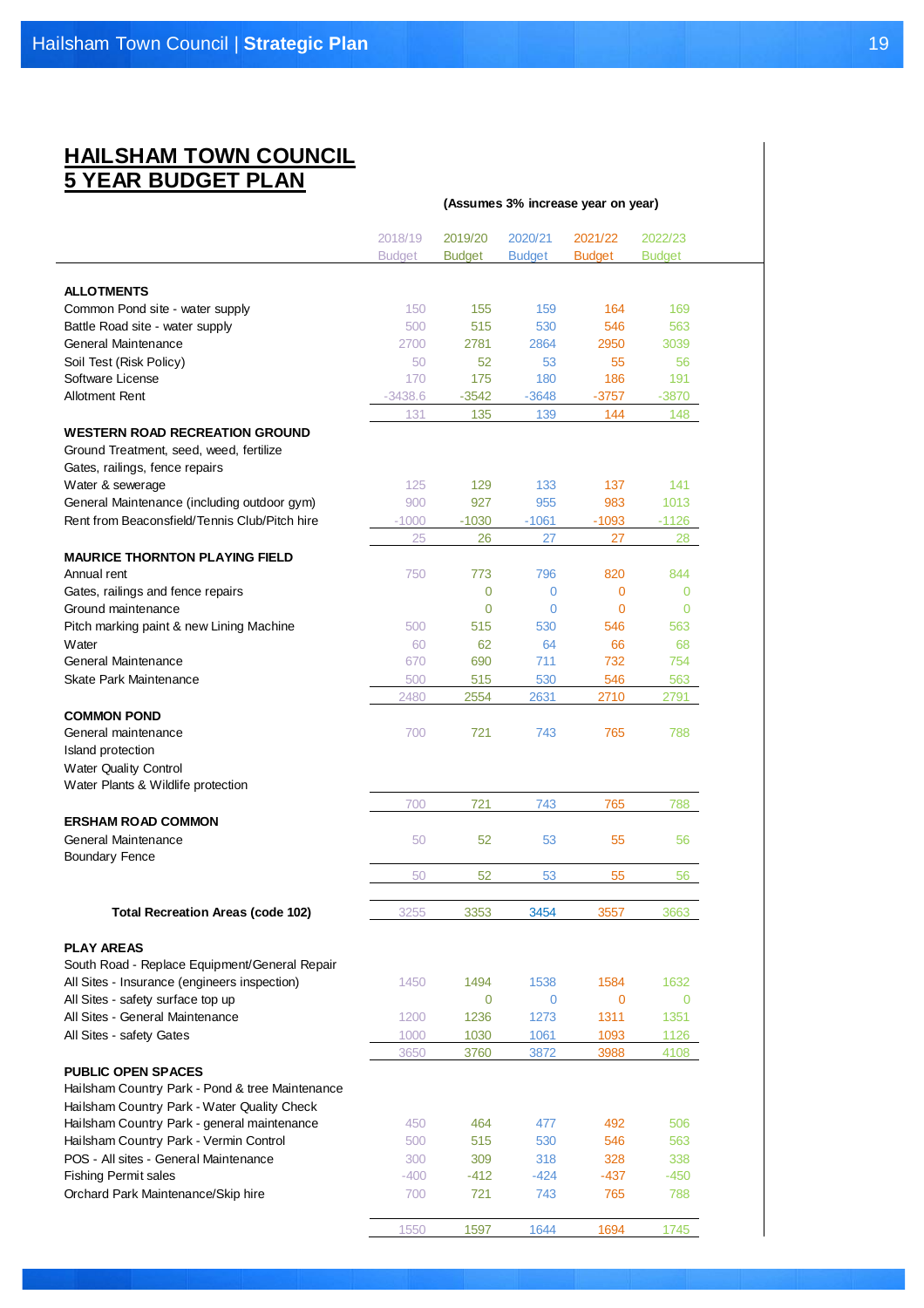| <b>HORTICULTURAL &amp; GROUND MAINTENANCE</b>  |                |                |                |              |                |
|------------------------------------------------|----------------|----------------|----------------|--------------|----------------|
| Grass & Hedge Cutting                          | 19000          | 19570          | 20157          | 20762        | 21385          |
| Tree Surgery - all sites                       | 16600          | 17098          | 17611          | 18139        | 18683          |
| <b>Clean out Ditches</b>                       |                |                |                |              |                |
| Tree Stock Inspection (risk policy)            |                |                |                |              |                |
|                                                | 35600          | 36668          | 37768          | 38901        | 40068          |
|                                                |                |                |                |              |                |
|                                                |                |                |                |              |                |
| LONG TERM PROJECTS (Add to Cap. Funds)         |                |                |                |              |                |
| No 04 - Play Equipment                         | 0              | $\overline{0}$ | $\overline{0}$ | 0            | 0              |
| No. 05 - Play Area Surface Upgrade             | $\overline{0}$ | 0              | $\overline{0}$ | 0            | 0              |
|                                                | 0              | $\mathbf 0$    | $\mathbf 0$    | 0            | 0              |
| <b>ENVIRONMENT SERVICES &amp; EVENTS</b>       |                |                |                |              |                |
| Dog Hygiene Bin Emptying (contract)            | 6000           | 6180           | 6365           | 6556         | 6753           |
| <b>Weed Clearance</b>                          |                |                |                |              |                |
|                                                |                |                |                |              |                |
|                                                | 6000           | 6180           | 6365           | 6556         | 6556           |
|                                                |                |                |                |              |                |
| <b>Total E&amp;L</b>                           | 50186          | 51692          | 53243          | 54840        | 56288          |
|                                                |                |                |                |              |                |
| <b>BUILDING MAINTENANCE</b>                    |                |                |                |              |                |
| Internal repairs & general maintenance         | 200            | 206            | 212            | 219          | 225            |
| External repairs & general maintenance         | 200            | 206            | 212            | 219          | 225            |
| Intruder alarm & gas boiler service            | 700            | 721            | 743            | 765          | 788            |
| Electronic Gates = Service/repair              | 150            | 154.5          | 159            | 164          | 169            |
| Rates/Utilities for 4 Mkt Square               | 1500           | 1545           | 1591           | 1639         | 1688           |
| Floral Display in garden/churchyard            | 400            | 412            | 424            | 437          | 450            |
| <b>Total Town Council site</b>                 | 3150           | 3245           | 3342           | 3442         | 3545           |
| <b>RECREATION BUILDINGS (incl UNION HALL)</b>  |                |                |                |              |                |
| <b>Cricket Pavilion</b>                        |                |                |                |              |                |
| Overheads (all services etc.)                  | 600            | 618            | 637            | 656          | 675            |
| <b>General Repairs</b>                         | $\overline{0}$ |                | $\overline{0}$ | 0            | 0              |
| <b>Maurice Thornton Pavilion</b>               |                |                |                | 0            | 0              |
|                                                |                |                | 1273           | 1311         |                |
| Overheads (all services etc)                   | 1200           | 1236           |                |              | 1351           |
| <b>General Repairs</b>                         | 500            | 515            | 530            | 546          | 563            |
| Storage Sheds (General)                        |                |                |                |              |                |
| General Maintenance                            | 100            | 103            | 106            | 109          | 113            |
| MT Hut and Grovelands Barn - Energy            | 300            | 309            | 318            | 328          | 338            |
| Orchard Park - Grovelands Barn Maintenance     |                |                |                |              |                |
| Groveland Barn rates                           | 2800           | 2884           | 2971           | 3060         | 3151           |
| Public toilets                                 |                |                |                |              |                |
| <b>Cortlandt Stable Block</b>                  | 15000          | 15450          | 15914          | 16391        | 16883          |
| Union Corner Hall                              |                |                |                |              |                |
| All maintenance/repairs (Licence)              | 1000           | 1030           | 1061           | 1093         | 1126           |
| Welbury Farm - Jim West Community Hall         |                |                |                |              |                |
| Maintenance/running costs                      | 25000          | 25750          | 26523          | 27318        | 28138          |
|                                                |                |                |                |              |                |
| <b>Total Recreation buildings</b>              | 46500          | 47895          | 49332          | 50812        | 52336          |
| <b>CEMETERY BUILDING MAINTENANCE</b>           |                |                |                |              |                |
| General Maintenance of buildings               | 150            | 155            | 159            | 164          | 169            |
| Cemetery Lodge repairs                         | 400            | 412            | 424            | 437          | 450            |
| <b>Total Building Maintenance</b>              | 550            | 550            | 583            | 601          | 619            |
| <b>PROJECT FUNDS</b>                           |                |                |                |              |                |
| No 18 - New Burial Ground (balance £14500)     | $\overline{0}$ | $\overline{0}$ | $\overline{0}$ | 0            | $\overline{0}$ |
| No 20 - New Footpaths/Roadways (balance £2155) | $\overline{0}$ | $\overline{0}$ | $\mathbf{0}$   | $\mathbf{0}$ | 0              |
| <b>Total Capital Projects</b>                  |                |                |                |              |                |
| <b>CEMETERY SERVICES &amp; OVERHEADS</b>       |                |                |                |              |                |
| Rates                                          | 2700           | 2781           | 2864           | 2950         | 3039           |
| Water & sewerage                               | 420            | 433            | 446            | 459          | 473            |
| Electricity                                    | 300            | 309            | 318            | 328          | 338            |
| Gas                                            | 50             | 52             | 53             | 55           | 56             |
| Telephone                                      | 650            | 670            | 690            | 710          | 732            |
| General Maintenance (cleaning materials,       |                |                |                |              |                |
| consumables)                                   | 1850           | 1906           | 1963           | 2022         | 2082           |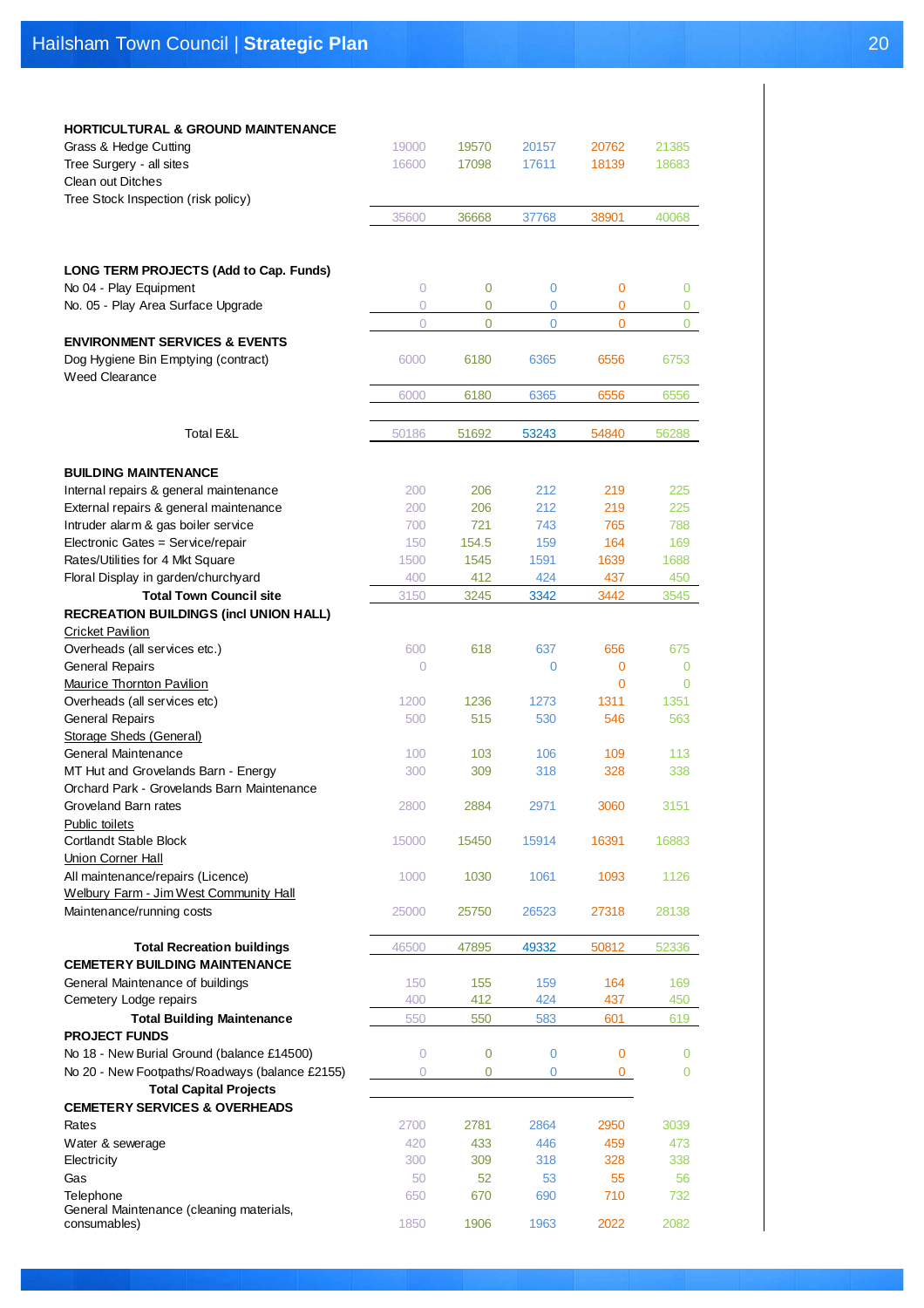# Hailsham Town Council | **Strategic Plan** 21

| Pest Control                                                                   | 50           | 52             | 53             | 55           | 56           |
|--------------------------------------------------------------------------------|--------------|----------------|----------------|--------------|--------------|
| Fire Extinguisher - annual service                                             | 120          | 124            | 127            | 131          | 135          |
| Bur Record - Computer System (annual licence)                                  | 320          | 330            | 339            | 350          | 360          |
| <b>Total Cemetery Services &amp; Overheads</b>                                 | 6460         | 6654           | 6853           | 7059         | 7271         |
| <b>ROADS &amp; PATHS</b>                                                       |              |                |                |              |              |
| General repairs                                                                | 0            | 0              | 0              | 0            | 0            |
| <b>Total General Repairs</b>                                                   | $\Omega$     | $\overline{0}$ | $\overline{0}$ | $\Omega$     | 0            |
|                                                                                |              |                |                |              |              |
|                                                                                |              |                |                |              |              |
| <b>FUNERAL &amp; GRAVES</b>                                                    |              |                |                |              |              |
| Grave digging                                                                  | 14000        | 14420          | 14853          | 15298        | 15757        |
| General Maintenance incl Chapel flowers & mem                                  |              |                |                |              |              |
| trees                                                                          | 500          | 515            | 530            | 546          | 563          |
| Burial & Monument fees                                                         | $-50000$     | $-51500$       | $-53045$       | -54636       | $-56275$     |
| <b>Total Funeral &amp; Graves</b>                                              | $-35500$     | -36565         | $-37662$       | -38792       | $-39956$     |
|                                                                                |              |                |                |              |              |
|                                                                                |              |                |                |              |              |
| <b>HORTICULTURAL (incl FLORAL DISPLAYS)</b>                                    |              |                |                |              |              |
| Grass & Hedge Cutting                                                          | 7000         | 7210           | 7426           | 7649         | 7879         |
| Ditch Clearance                                                                | 1000         | 1030           | 1061           | 1093         | 1126         |
| <b>Total Horticultural</b>                                                     | 8000         | 8240           | 8487           | 8742         | 9004         |
| <b>STREET LIGHTING</b>                                                         |              |                |                |              |              |
| New Lighting                                                                   |              |                |                |              |              |
| General Maintenance                                                            | 15000        | 15450          | 15914          | 16391        | 16883        |
| Energy                                                                         | 12500        | 12875          | 13261          | 13659        | 14069        |
| Repair Switch & Colum repair                                                   | 3000         | 3090           | 3183           | 3278         | 3377         |
| <b>Total Street Lighting</b>                                                   | 30500        | 31415          | 32357          | 33328        | 34328        |
|                                                                                |              |                |                |              |              |
| <b>FESTIVE LIGHTING</b>                                                        |              |                |                |              |              |
| Christmas Festoons (all costs)                                                 | 11000        | 11330          | 11670          | 12020        | 12381        |
| <b>Total Festive Lighting</b>                                                  | 11000        | 11330          | 11670          | 12020        | 12020        |
|                                                                                |              |                |                |              |              |
| <b>STREET FURNITURE</b>                                                        |              |                |                |              |              |
|                                                                                |              |                |                |              |              |
| Bus shelter repairs                                                            | 250          | 258            | 265            | 273          | 281          |
| <b>Black Sacks</b>                                                             | 200          | 206            | 212            | 219          | 225          |
| <b>Total Street Furniture</b>                                                  | 450          | 450            | 477            | 492          | 506          |
|                                                                                |              |                |                |              |              |
| Total B&P/CAC                                                                  | 71110        | 73213          | 75441          | 77704        | 79674        |
|                                                                                |              |                |                |              |              |
| <b>STAFFING COSTS</b>                                                          |              |                |                |              |              |
| Wages (Manual)                                                                 | 122079       | 125741         | 129514         | 133399       | 137401       |
| Salaries (Admin.)/business dev assis                                           | 260626       | 268445         | 276498         | 284793       | 293337       |
| Youth Project (1 Mkt Square) (All costs + Ni &                                 |              |                |                |              |              |
| Pension)                                                                       | 95952        | 98831          | 101795         | 104849       | 107995       |
| <b>NHI</b>                                                                     | 51193        | 52729          | 54311          | 55940        | 57618        |
| <b>Pension Contribution</b><br>Members Allowances                              | 73192        | 75388          | 77649          | 79979        | 82378        |
|                                                                                | 30500        | 31415          | 32357          | 33328        | 34328        |
| Honorariums (Water Bailiffs/Tree warden/ Town Crier)                           | 2000         | 2060           | 2122           | 2185         | 2251         |
|                                                                                | 635542       | 654608         | 674247         | 694474       | 715308       |
| <b>ADMINISTRATION EXPENSES</b><br>Office equip/furniture/software etc/computer |              |                |                |              |              |
| consultancy                                                                    | 2300         | 2369           | 2440           | 2513         | 2589         |
| Newsletter                                                                     | 6000         | 6180           | 6365           | 6556         | 6753         |
| Telephone & mobiles                                                            | 3000         | 3090           | 3183           | 3278         | 3377         |
| <b>Contract Cleaning</b>                                                       | 4700         | 4841           | 4986           | 5136         | 5290         |
| Rates                                                                          | 6600         | 6798           | 7002           | 7212         | 7428         |
| Water/Sewerage/Gas/Electricity                                                 | 4300         | 4429           | 4562           | 4699         | 4840         |
| Annual Electrical Test of Equipment                                            | 300          | 309            | 318            | 328          | 338          |
| Annual Town Meeting (Publicity leaflets)                                       | 800          | 824            | 849            | 874          | 900          |
| Insurance                                                                      | 8800         | 9064           | 9336           | 9616         | 9904         |
| Franking machine/postage                                                       | 2100         | 2163           | 2228           | 2295         | 2364         |
| Audit fees                                                                     | 2700         | 2781           | 2864           | 2950         | 3039         |
| Travelling & Training costs                                                    | 3000         | 3090           | 3183           | 3278         | 3377         |
| Photocopier lease & Monthly Use Charges                                        | 3600         | 3708           | 3819           | 3934         | 4052         |
| Computer antivirus software<br>Subscriptions & Publications                    | 1600<br>3800 | 1648<br>3914   | 1697<br>4031   | 1748<br>4152 | 1801<br>4277 |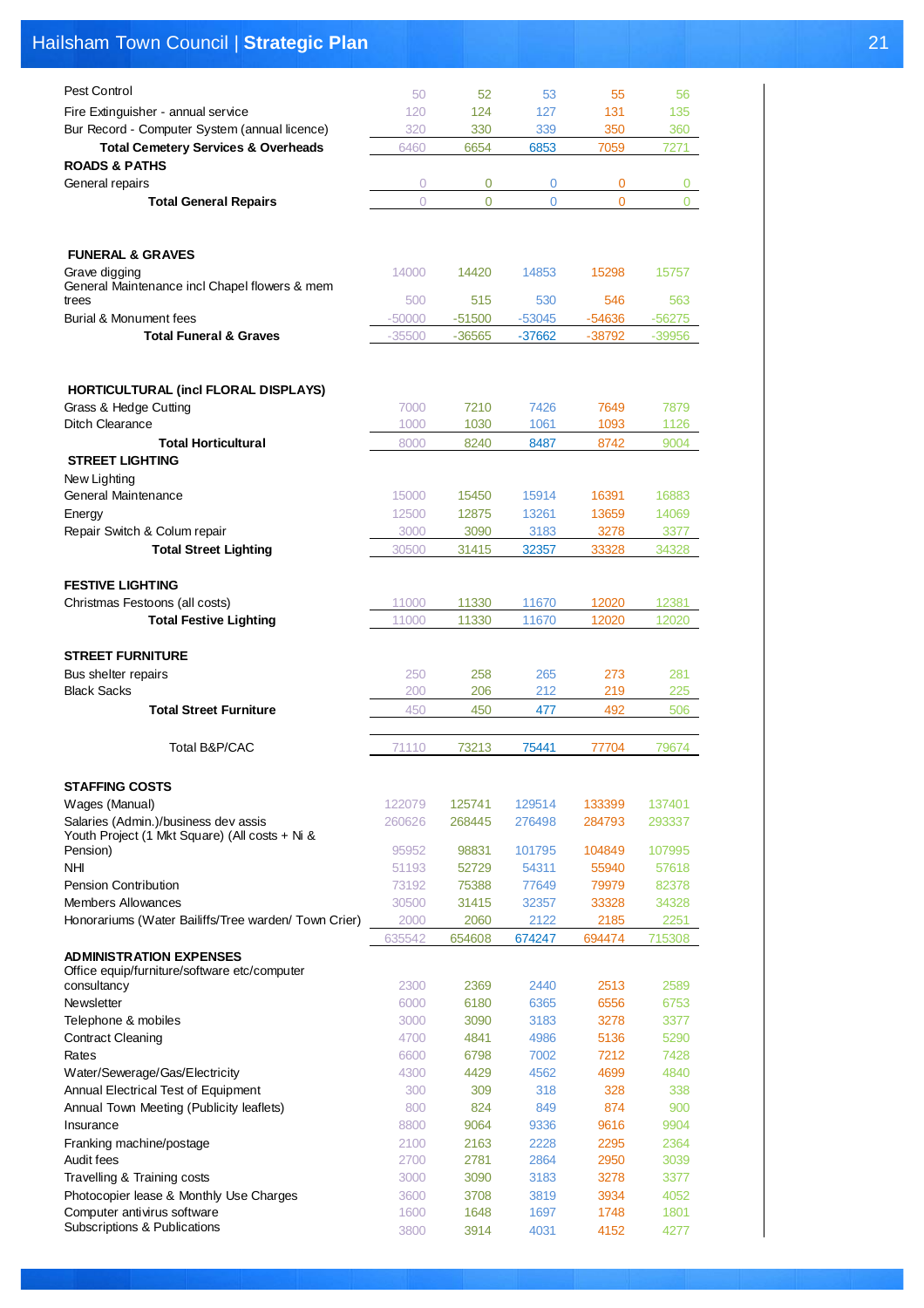# Hailsham Town Council | **Strategic Plan** 22

| Election costs                                                                    | 53520          | 55126        | 56779        | 58483        | 60237        |
|-----------------------------------------------------------------------------------|----------------|--------------|--------------|--------------|--------------|
| Neighbourhood Plan                                                                | $\overline{0}$ | 0            | 0            | $\mathbf 0$  | $\mathbf 0$  |
| Professional fees                                                                 | 3500           | 3605         | 3713         | 3825         | 3939         |
| Advertising / Publicity                                                           | 500            | 515          | 530          | 546          | 563          |
| Annual Extinguisher Service                                                       | 400            | 412          | 424          | 437          | 450          |
| Stationery & Consumables                                                          | 4000           | 4120         | 4244         | 4371         | 4502         |
| Commercial Rubbish Disposal                                                       | 1834           | 1889         | 1946         | 2004         | 2064         |
| Civic Regalia                                                                     | 250            | 258          | 265          | 273          | 281          |
| New Website - Running Costs                                                       | 3000           | 3090         | 3183         | 3278         | 3377         |
| Room hire                                                                         | 600            | 618          | 637          | 656          | 675          |
|                                                                                   | 121204         | 124840       | 128585       | 132443       | 136416       |
|                                                                                   |                |              |              |              |              |
| <b>CHAIRMANS ALLOWANCE</b>                                                        | 1500           | 1545         | 1591         | 1639         | 1688         |
|                                                                                   | 1500           | 1545         | 1591         | 1639         | 1688         |
|                                                                                   |                |              |              |              |              |
| <b>STAFF EQUIPMENT (OUTDOOR)</b>                                                  |                |              |              |              |              |
| Machinery / tools/ Protective clothing<br>Specialist equipment - Concrete Breaker | 1850           | 1906         | 1963         | 2022         | 2082         |
|                                                                                   | 1850           | 1906         | 1963         | 2022         | 2082         |
| <b>VEHICLE FLEET</b>                                                              |                |              |              |              |              |
| <b>Leasing Costs</b>                                                              | 9000           | 9270         | 9548         | 9835         | 10130        |
| Vehicle overheads - Fuel                                                          | 4500           | 4635         | 4774         | 4917         | 5065         |
| Vehicle overheads - Service & RVL                                                 |                | 0            | 0            | $\mathbf 0$  | 0            |
| Vehicle overheads - Insurance                                                     | 4000           | 4120         | 4244         | 4371         | 4502         |
|                                                                                   | 17500          | 18025        | 18566        | 19123        | 19696        |
| <b>TWINNING</b>                                                                   |                |              |              |              |              |
| Twinning - Civic Functions                                                        | 400            | 412          | 424          | 437          | 450          |
|                                                                                   | 400            | 412          | 424          | 437          | 450          |
|                                                                                   |                |              |              |              |              |
|                                                                                   |                |              |              |              |              |
| <b>MISC.PROVISIONS Grants</b>                                                     |                |              |              |              |              |
| Grants                                                                            | 6213           | 6399.39      | 6591         | 6789         | 6993         |
|                                                                                   |                |              |              |              |              |
|                                                                                   | 6213           | 6399         | 6591         | 6789         | 6993         |
| <b>SECTION 137 (FREE RESOURCE)</b>                                                |                |              |              |              |              |
| Grants to Voluntary bodies                                                        | 5000           | 5150         | 5305         | 5464         | 5628         |
| Miscellaneous (Allocated throughout year by Council)                              | 400            | 412          | 424          | 437          | 450          |
|                                                                                   | 5400           | 5562         | 5729         | 5901         | 6078         |
|                                                                                   |                |              |              |              |              |
| CAB rent & grant                                                                  | 13287          | 13686        | 14096        | 14519        | 14955        |
| Tourism & Leisure Grants<br>Miscellaneous (Allocated throughout year by Council)  | 2500<br>200    | 2575<br>206  | 2652<br>212  | 2732<br>219  | 2814<br>225  |
| Queens Jubilee/Charter Market/Christmas/Festivities                               | 15000          | 15450        | 15914        | 16391        | 16883        |
| Event Advertising                                                                 | 500            | 515          | 530          | 546          | 563          |
| <b>Bus Alliance</b>                                                               | 1000           | 1030         | 1061         | 1093         | 1126         |
|                                                                                   | 32487          | 33462        | 34465        | 35499        | 36564        |
|                                                                                   |                |              |              |              |              |
| <b>CAPITAL PROJECTS (Add to Cap Funds)</b>                                        |                |              |              |              |              |
| No 03 - Community Buildings                                                       | 3000           | 3090         | 3183         | 3278         | 3377         |
| No 14 - Contingency Fund                                                          |                |              |              |              |              |
| No 16 - Youth Project                                                             | 14000          | 14420        | 14853        | 15298        | 15757        |
| No 21 - Vandalism                                                                 |                |              |              |              |              |
| No 14 - Bus concessions                                                           | 8000           | 8240         | 8487         | 8742         | 9004         |
| Commuted Sums - Investment interest to account                                    |                |              |              |              |              |
|                                                                                   | 25000          | 25750        | 26523        | 27318        | 28138        |
| <b>JOINT FUNDED PROJECTS</b><br>St Mary's Churchyard CCTV Service Contract        | 300            | 309          | 318          | 328          | 338          |
| War Memorial - All service costs                                                  | 150            | 155          | 159          | 164          | 169          |
| Hailsham Works Project/North St Stable block                                      | 16000          | 16480        | 16974        | 17484        | 18008        |
| Cortlandt Stable block maintenance                                                | 1060           | 1092         | 1125         | 1158         | 1193         |
|                                                                                   | 17510          | 18035        | 18576        | 19134        | 19708        |
|                                                                                   |                |              |              |              |              |
| <b>FUNDED SERVICES</b>                                                            |                |              |              |              |              |
| Hellingly P.C. subsidy                                                            | 27000          | 27810        | 28644        | 29504        | 30389        |
| CCTV - Running Costs<br><b>Revitalisation Fund</b>                                | 7500<br>5000   | 7725<br>5150 | 7957<br>5305 | 8195<br>5464 | 8441<br>5628 |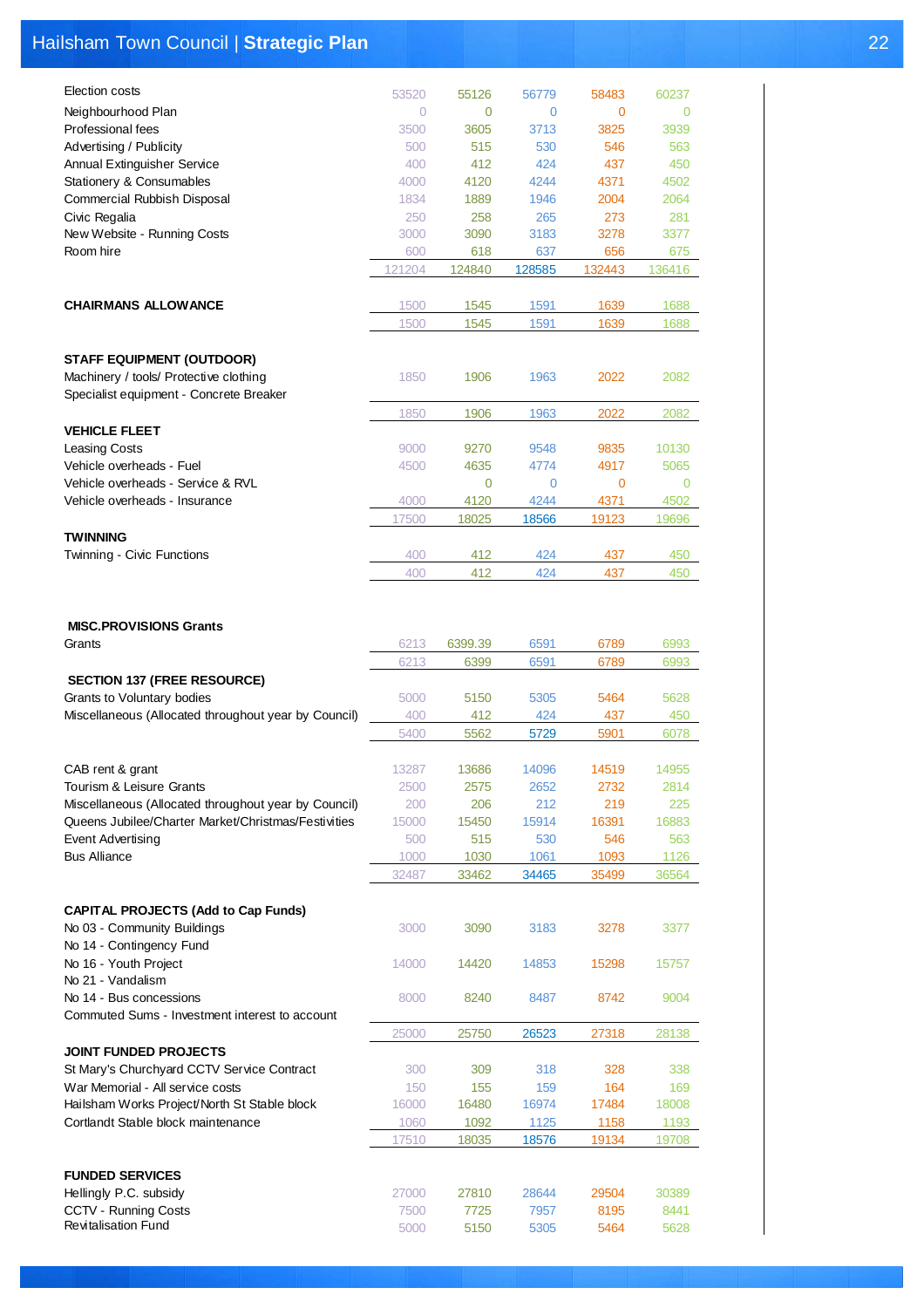# Hailsham Town Council | **Strategic Plan** 23

| Post Office Operations costs                 | 45000    | 46350    | 47741    | 49173    | 50648    |
|----------------------------------------------|----------|----------|----------|----------|----------|
|                                              | 84500    | 87035    | 89646    | 92335    | 95105    |
| <b>ACCOUNTS INTEREST &amp; COMMUTED SUMS</b> |          |          |          |          |          |
| Interest on accounts/ Bank charges           | $-500$   | $-515$   | $-530$   | $-546$   | $-563$   |
| Bank charges                                 | 600      | 618      | 637      | 656      | 675      |
|                                              | 100      | 103      | 106      | 109      | 113      |
| <b>RENTS, LETTINGS &amp; HIRE FEES</b>       |          |          |          |          |          |
| Kemer Kebab                                  | $-10500$ | $-10815$ | $-11139$ | $-11474$ | $-11818$ |
| 4 Market Square                              | $-6500$  | $-6695$  | $-6896$  | $-7103$  | $-7316$  |
| <b>Meeting Room Lettings</b>                 | $-3000$  | $-3090$  | $-3183$  | $-3278$  | $-3377$  |
| Lettings (Pavilions)                         | $-1200$  | $-1236$  | $-1273$  | $-1311$  | $-1351$  |
| Cemetery Lodge Rent                          | $-6900$  | -7107    | $-7320$  | $-7540$  | -7766    |
|                                              | $-28100$ | $-28943$ | $-29811$ | $-30706$ | $-31627$ |
|                                              |          |          |          |          |          |
| <b>Total FPR</b>                             | 921106   | 948739   | 977201   | 1006518  | 1036712  |
|                                              |          |          |          |          |          |
| Total all committees:                        | 1042402  | 1073645  | 1105884  | 1139062  | 1172675  |